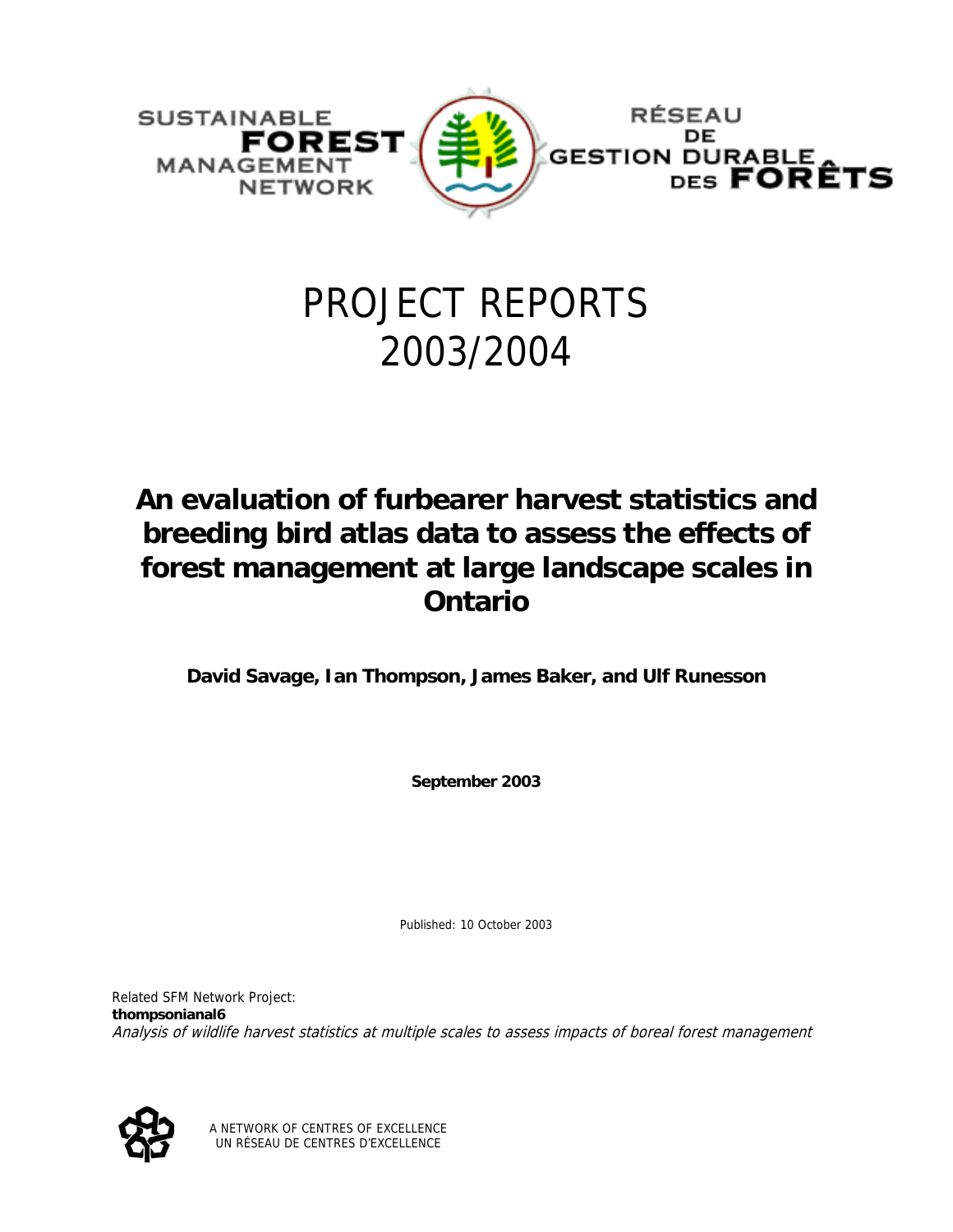# An evaluation of furbearer harvest statistics and breeding bird atlas data to assess the effects of forest management at large landscape scales in Ontario

by

David Savage Faculty of Forestry and the Forest Environment Lakehead University, Thunder Bay, Ontario

Ian Thompson Great Lakes Forestry Centre, Canadian Forest Service, Sault Ste. Marie, Ontario

James Baker Ontario Forest Research Institute Ontario Ministry of Natural Resources, Sault Ste. Marie, Ontario

> Ulf Runesson Faculty of Forestry and the Forest Environment Lakehead University, Thunder Bay, Ontario

> > September 2003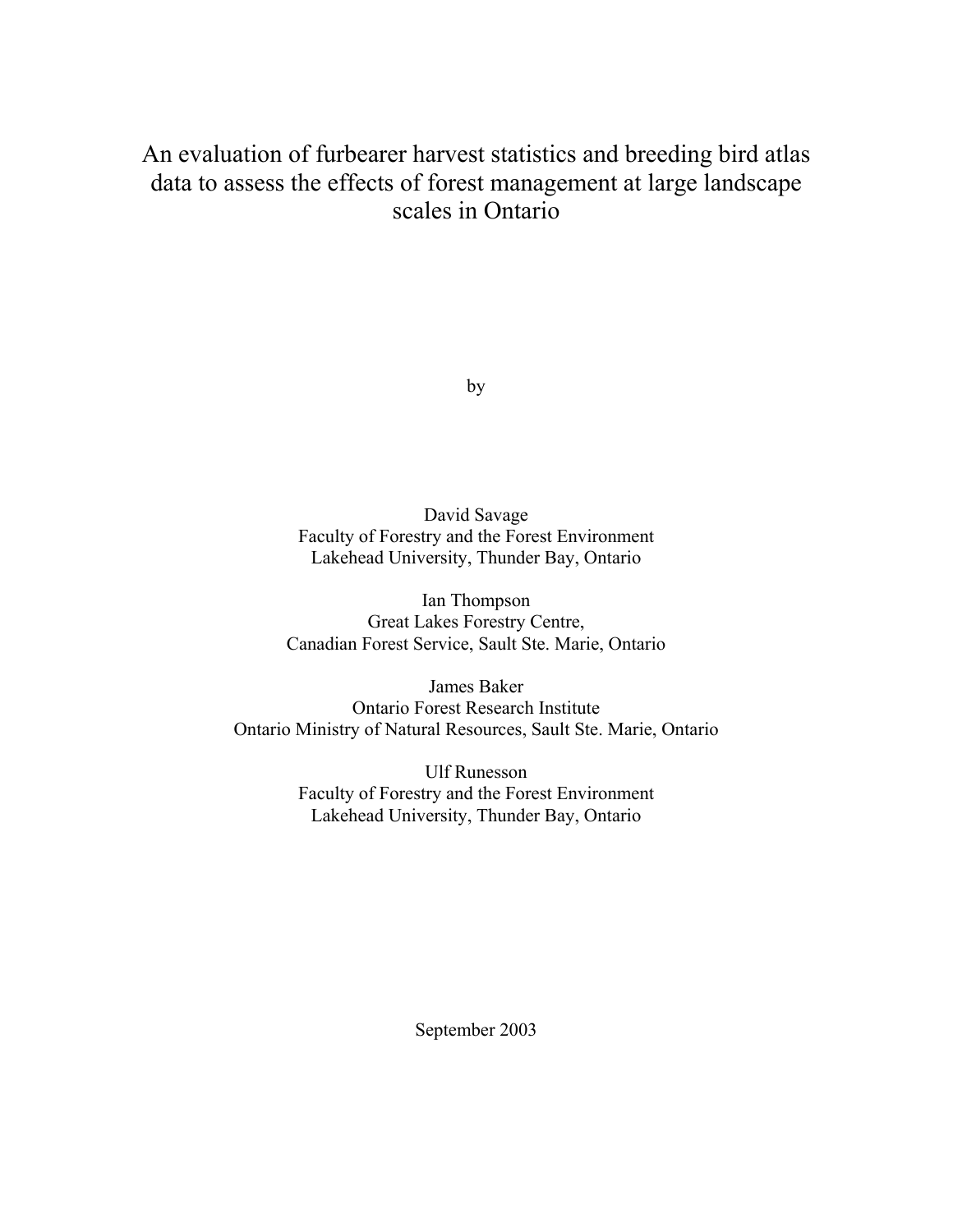# ABSTRACT

Over the past 50 years, Ontario's forest landscape has changed as a result of forest resource management. The natural vegetation pattern, forest composition, and the fire regime have all been altered by management efforts. During the past 20 years, maintaining wildlife species diversity has become an important goal in forest management. To accomplish this goal, the impacts of large-scale land use and landscape scale processes that influence wildlife must be better understood, as habitat selection by many vertebrate species occurs at least partially at these scales. This project used trapline harvest statistics from 1972-1990 as a dependent variable to examine possible broad-scale effects of forest management and weather on selected furbearers, including marten, beaver, fisher, and lynx. As well, 21 avian species with distributional data from the "Breeding bird atlas of Ontario" were used to identify changes to breeding bird communities relative to large-scale habitat variables.

Spatial variables for logging and fire disturbance, forest cover type, weather, spatial pattern, and road density were compiled in a geographic information system (GIS) and standardized by trapline. Regression models were created for each species and analysed at five spatial scales ranging from the Ontario Ministry of Natural Resources (OMNR) district (ca. 5000 km<sup>2</sup>) scale, to the 'provincial' (ca.  $800,000$  km<sup>2</sup>) scale. This resulted in several models at each of the spatial scales. Further, 4 temporal periods were also analysed independently. Within each of the scales examined, results were then examined for consistency in the independent variables that entered the models. Forest cover type, weather, and spatial pattern variables accounted for the greatest variation in the furbearer harvest, and forest disturbance and road density variables accounted for little variation. Predictive capability of the models ranged from 10 to 55% among the species, and these were consistently best for beaver. Marten models had the greatest predictive power  $(r^2)$  at the 'OMNR District' scale, while fisher and beaver models had the highest  $r^2$  values at the 'Hills site region' scale and 'provincial' scale, respectively. Lynx models were inconsistent and had low predictive power at all scales. The regression models suggested that disturbance by forest management did not affect furbearer harvests, and that landscape-scale variables such as forest cover type, weather, and landscape pattern accounted for a relatively high proportion of marten, beaver, and fisher harvests.

Data on selected birds from the Ontario breeding bird atlas were analysed by Universal Transverse Mercator (UTM) square (ie., sample unit  $= 100 \text{ km}^2$ ). Canonical correspondence analysis (CCA) was used to determine the association among avian species and different levels of disturbance on each of the UTM squares. Most CCA models at the spatial extents examined were not significant, and only a small proportion of the variability in species presence was explained by the disturbance variables in significant models, ranging from 6-28%. Bi-plot graphs produced for the significant CCA models showed a poor relationship among avian species and the disturbance variables. The results suggested that other factors were apparently influencing bird species presence/absence probably acting at smaller scales.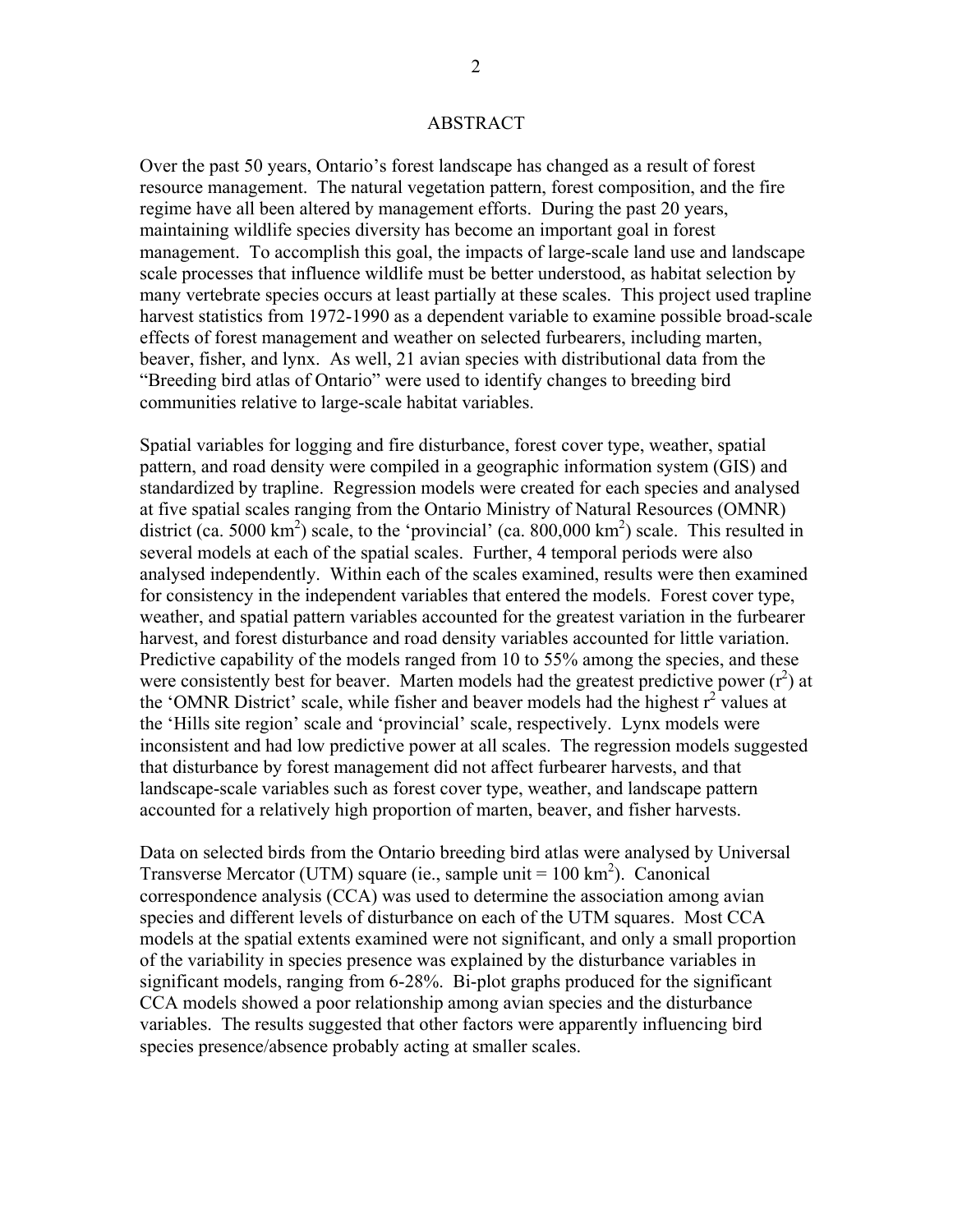# INTRODUCTION

In Ontario, much of the forest landscape has been managed for wood products over the past 50-60 years. In particular, the area disturbed by logging has tripled since the 1950s and the area burned decreased slightly over the same period (Perera and Baldwin 2000). As a result, the landscape has been changed in several ways including smaller patch size, more edge, and altered tree species composition (Perera and Baldwin 2000, Thompson 2000a). From 1970-1991, the upland spruce (*Picea* spp.) and mixed softwood tree working groups decreased in area by 14% and 8%, respectively, while deciduous forest types have concurrently increased (Hearnden *et al.* 1992).

In Ontario there has been concern about the impacts of forest management on furbearer species such as marten (*Martes americana*) (Watt *et al*. 1996), fisher (*Martes pennanti*), and lynx (*Lynx canadensis*). In contrast, beaver (*Castor canadensis*), an early successional species, may have benefitted from increased timber harvesting that creates younger mostly deciduous forests suitable for beaver foraging. These four species have been suggested as ecological indicators of different habitat types at the forest (1000- 10,000 ha) and landscape (10,000-1,000,000 ha) scales in Ontario (McLaren *et al*. 1998). Unfortunately, long-term population data for these species do not exist. However, there are long-term data for trapper harvests for each species that were recorded by the Ontario Ministry of Natural Resources (OMNR) for each registered trapline in the province. Trapper harvest data cannot necessarily be a reliable estimate of populations because trapper effort may be biased and dependent on socio-economic factors that regularly vary (Weinstein 1977, Smith *et al*. 1984). However, by controlling for trapping effort, harvest data could be used to compare the effects of environmental variables on the relative harvest over time and space.

The "Atlas of the breeding birds of Ontario" (Cadman et al. 1987) was an existing large-scale survey with provincial extent and with data collected from 1981-1985. Species presence and breeding activity was recorded for 10 x 10 km Universal Transverse Mercator (UTM) squares. This landscape survey was used successfully by Venier *et al*. (1999) to identify broad climatic variables that were important to the distribution of five warbler species. Trzcinski *et al*. (1999) used the breeding bird atlas survey data to test the proportion of forest cover and the effects of forest fragmentation in an agricultural landscape of southern Ontario. In that study he detected no forest fragmentation effects, but the proportion of forest cover in a UTM square was an important factor explaining species presence.

The general hypothesis in our study was: if timber harvesting is having a large-scale impact on furbearer and avian populations, then there should be a relationship between amount of forest disturbance and trapline harvests, and for breeding bird communities at one or more spatial scales. The alternate hypothesis was that furbearer harvests and avian species presence might be better predicted with other large-scale variables such as weather, or perhaps only with smaller-scale factors (i.e., stand-level changes).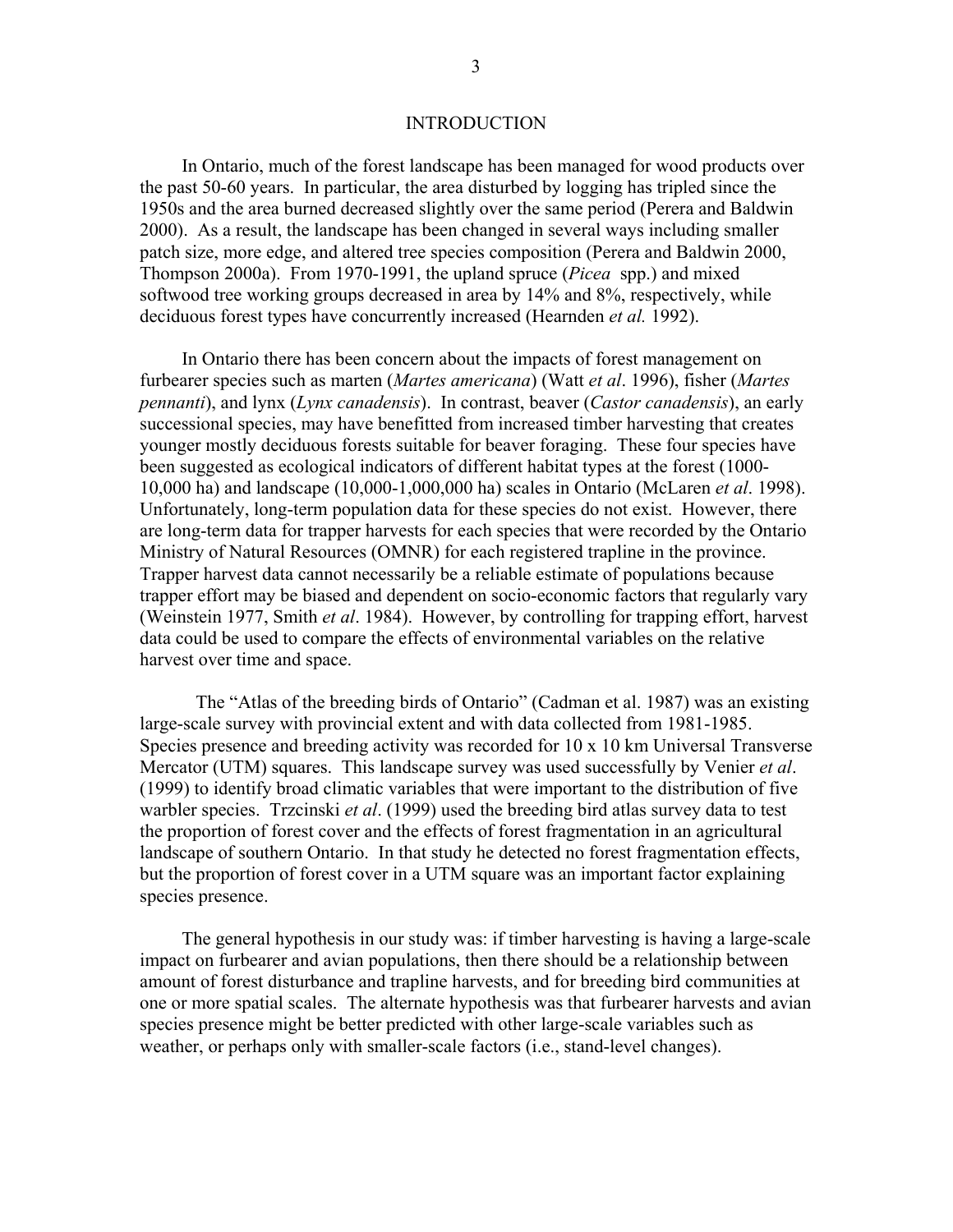4

Our study used fur harvest statistics from the 1970s and 1980s and the breeding bird atlas of Ontario data to examine the relationship of several landscape scale variables on the densities of marten, fisher, lynx, beaver, and 21 avian species. The analysis was also expected to determine the optimum spatial extent for measuring these effects. There were two primary objectives for the project:

- 1. To determine whether forest management, natural disturbance, weather, and landscape pattern affected furbearer harvest densities. Logging disturbance (area) was used to measure the direct effects of forest management, while species composition and the spatial pattern of young and mature forest were indirect effects. For avian species the associated, species presence and amounts of logging and fire were tested.
- 2. To establish the optimum spatial scale (extent) at which these effects might be identified (i.e., at which they act) and predicted.

We expected that our analysis would provide insight into whether landscape-scale variables influenced furbearer harvests and avian species presence across the landscape.

# **METHODS**

# SPATIAL SCALES OF ANALYSIS

# Furbearer Harvest Statistics

 The trapline was the fundamental spatial unit used in the analysis of furbearer harvest statistics. All spatial variables (disturbance (fire and clearcut), percentage forest cover type, weather (1970s and 1980s), spatial statistics, road density and stream density) were compiled in the GIS to provide estimated values for each trapline. Furbearer harvests were analysed at five spatial scales (Figure 1). These scales of analysis changed the extent or grouping of the traplines but maintained each trapline as the individual sample. At different scales, the variation in the spatial variables and the subsequent furbearer harvest densities changed. Each scale was comprised of spatial extents that encompassed the entire geographic area of the study. However, at the largest scale, the entire province of Ontario, all of the traplines were included in the analysis with a single spatial extent. As the scale (extent) of the analysis decreased to the 'forest biome' scale, traplines located in the boreal forest were grouped and analysed together, while traplines in the Great Lakes-St. Lawrence forest east and west were grouped and analysed separately, providing three spatial extents at the biome scale. The analyses were continued with decreased spatial scale (smaller and smaller extents) to the 'sub-boreal' scale (two spatial extents), 'Hills site region' scale (seven spatial extents), and the 'OMNR District' scale (30 spatial extents). As the scale decreased, the spatial extent of each classification also became smaller, theoretically decreasing the spatial variation across the landscape. This multi-scaled analysis of furbearer harvest identified factors that affected trapline harvests, first at the 'provincial' scale, and then at each subsequent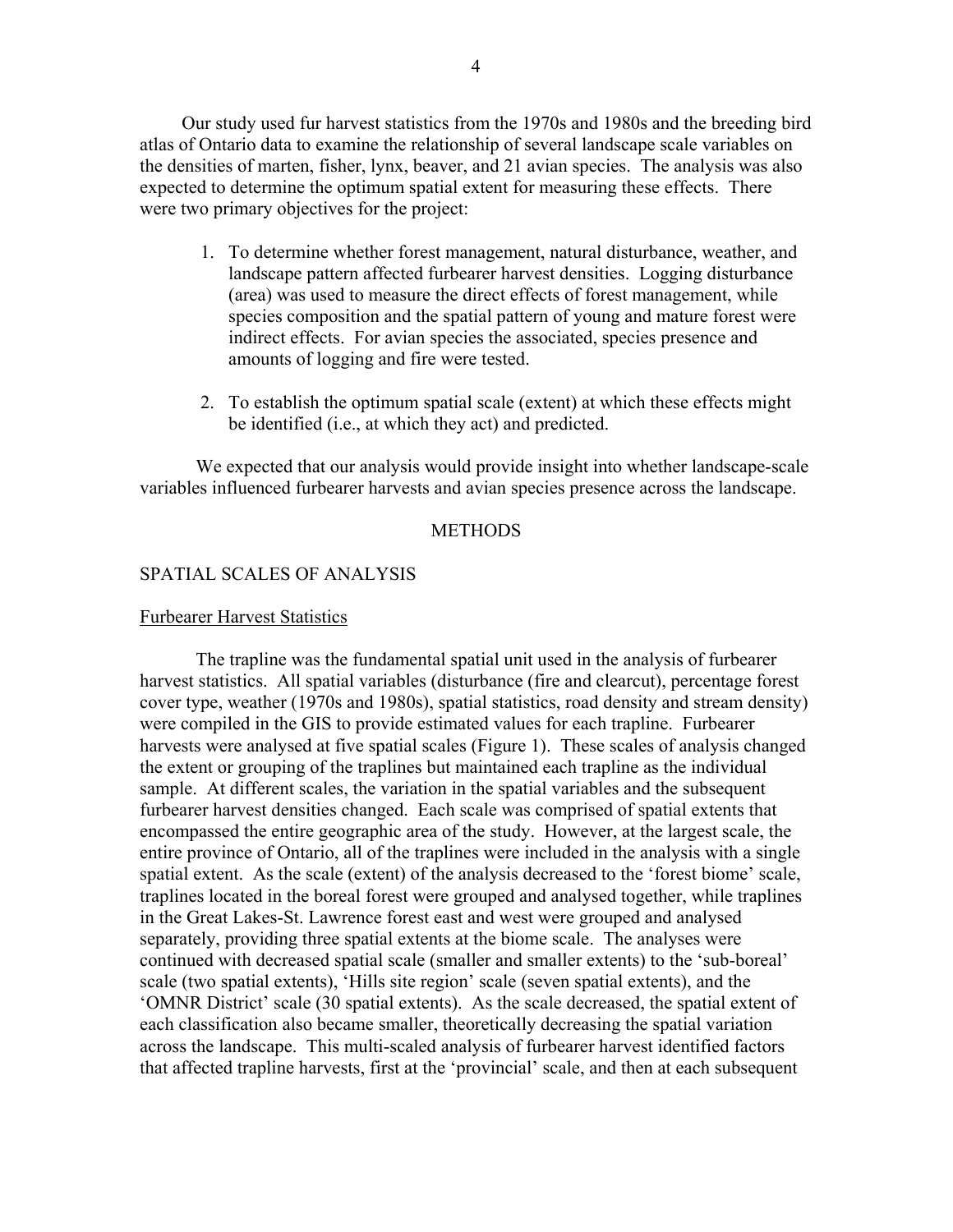

Figure 1. Spatial scales (extents) used in furbearer harvest analysis.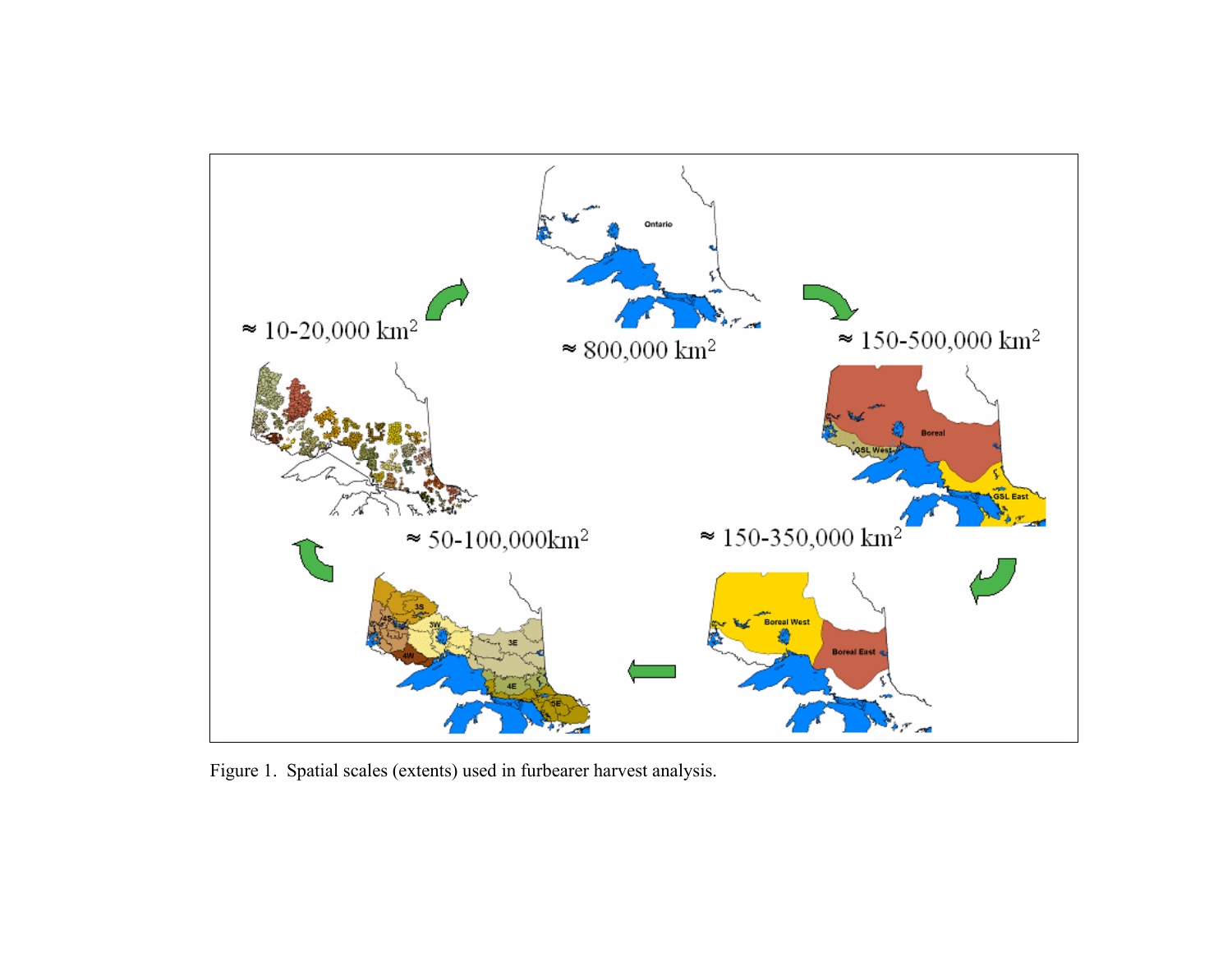smaller classification of the landscape. This analysis method was expected to reduce variation caused by individual landscape processes such as fire, timber harvesting, and weather because at large scales these processes were highly variable and were expected to show decreased variation at smaller scales.

# Breeding Bird Atlas

 The multi-scale classification system for extent used in the furbearer analysis was applied to the breeding bird atlas component of our study, with a few exceptions: the UTM square was the basic sample unit, and there were four scales at which the breeding bird communities were analysed, 'provincial', 'forest biome', 'Hills site region', and 'Hills site district'.

# COMPILATION OF WILDLIFE DATA

# Compilation of the Furbearer Harvest Data while Controlling for Trapping Effort

The fur harvest database contained an annual total of each furbearer species harvested from each registered trapline in Ontario. The temporal extent of the fur harvest data set was 20 years, from 1972 to 1990, with three years missing in that period (1975, 1986, 1989) for marten, fisher, beaver, and lynx. The 20 years of data were subdivided into four 5-year periods (1972-1974, 1975-1979, 1980-1984 and 1985-1990, referred to as periods 1-4 respectively), and each was analysed separately. The data were analysed individually by period to remove some of the variation potentially caused by pelt value among years, and to allow a qualitative temporal comparison of the variables that accounted for the greatest variation in furbearer harvests.

To reduce variability and the effects of trapping effort, several constraints were imposed on the data set to ensure that the traplines selected were representative of ones that were actively harvested. An issue within the database was determining whether low catches were the result of minimal trapping effort or environmental factors. A restriction of 'minimum effort' was placed on the selection of traplines to ensure that a trapper harvested at least 1 animal/year. Further, we only used data from traplines where the minimum trapping effort ( $\geq$ 1 animal) had been maintained for at least 3 years during each of the 5-year periods. The mean number of animals harvested for the 5-year period for each trapline was then calculated for marten, fisher, and lynx.

Beaver harvest in Ontario was subject to a quota (a minimum harvest). Therefore by measuring success in relation to the quota by trapline, a level of confidence in trapping effort could be achieved for this species. If a trapper met 50% of the quota for 3 years in a 5-year period, the trapline was considered to be representative of a consistently trapped trapline, and if not, the line was deleted. Once the traplines were selected for analysis, a 5-year mean was calculated for each trapline. This procedure was repeated for the four periods of analysis (1972-1974, 1975-1979, 1980-1984, and 1985-1990) for the four species. This procedure created a list of traplines that met the expressed criteria. Altogether, 16 lists of traplines were created, four for each species (four species) by time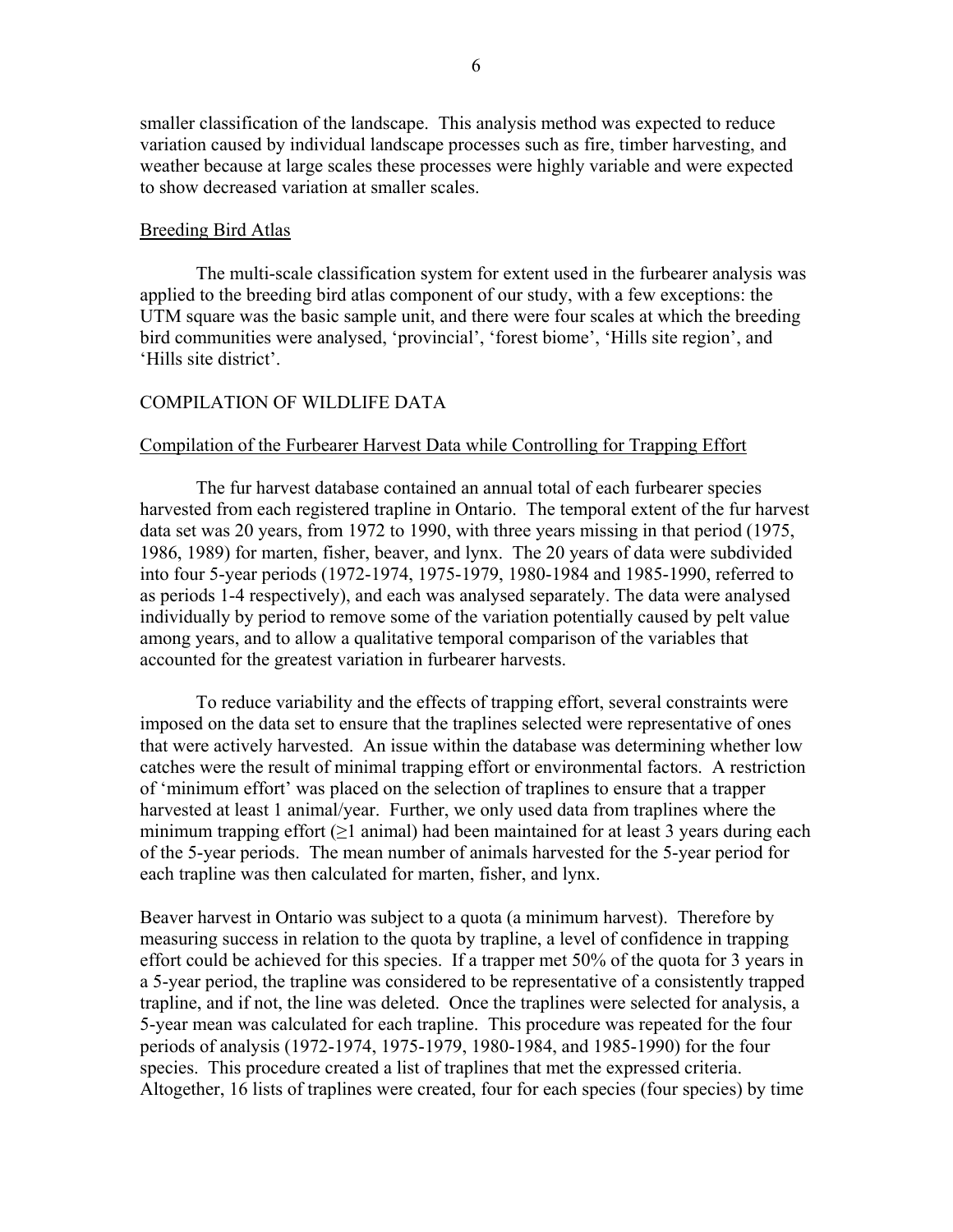period. Lynx trapping success was low in the period from 1972-1974 and therefore we did not use this data set in the analysis, leaving 15 data sets for the analysis (four marten data sets, four fisher data sets, four beaver data sets, and three lynx data sets). Finally, trapline size was variable and therefore the number of furbearers harvested was standardized by trapline size to furbearers harvested per  $km<sup>2</sup>$ .

# Breeding Bird Atlas Survey

The breeding bird atlas of Ontario was surveyed by volunteers who collected information on bird presence for each UTM square throughout southern Ontario. In the north, the sampling intensity was decreased because of poor access and difficult terrain. The landscape was divided into 100 x 100 km blocks and a subset of 10 x 10 km UTM squares were sampled less intensively (Cadman *et al*. 1987). Approximately 16 hours was defined as the minimum sampling period to obtain 75% of the species present in a square, and the larger blocks in northern Ontario were sampled for longer periods of approximately 50 hours. Species presence, breeding evidence, and approximate abundance were recorded for all squares. Breeding evidence was classified into four broad categories including: species observed, possible breeding, probable breeding, and confirmed breeding (Cadman *et al*. 1987). The last three categories were considered positive evidence of breeding activity (presence), while the first category was not considered breeding evidence. Trzcinski *et al*. (1999) speculated that abundances found within the breeding bird atlas were extremely coarse and offered little information beyond the presence/absence of a species. Therefore, we classed these data as presence/absence for our analysis.

In the analysis, only squares surveyed were used in the analysis. Many UTM squares in northern Ontario were not surveyed due to poor access and therefore have not been included in our analysis. The limited sampling intensity in the north decreased the overall data set (Figure 2). Each UTM square was then classified based on its location into its respective spatial domain (extent) for each of the three ecological land classifications, for the subsequent multi-scaled analysis. We also compared the proportion of surveyed UTM squares with and without disturbance to the overall proportion of UTM squares on the total landscape with and without disturbance, to determine whether a sampling bias occurred in relation to disturbance.

# COMPILATION OF SPATIAL LANDSCAPE VARIABLES

#### Furbearer Harvest Statistics

The landscape variables that we used were generated from six main data sets and resulted in 31 variables (Table 1). The fire and logging disturbance data sets were further divided into several temporal periods by decade. Roads were classified according to structure, either primary or secondary. We used the 'Landcover 28' satellite image classification to calculate the quantity of conifer, deciduous, and mixedwood forest types on each trapline. We interpolated eight surfaces from the Canadian Daily Weather Data including mean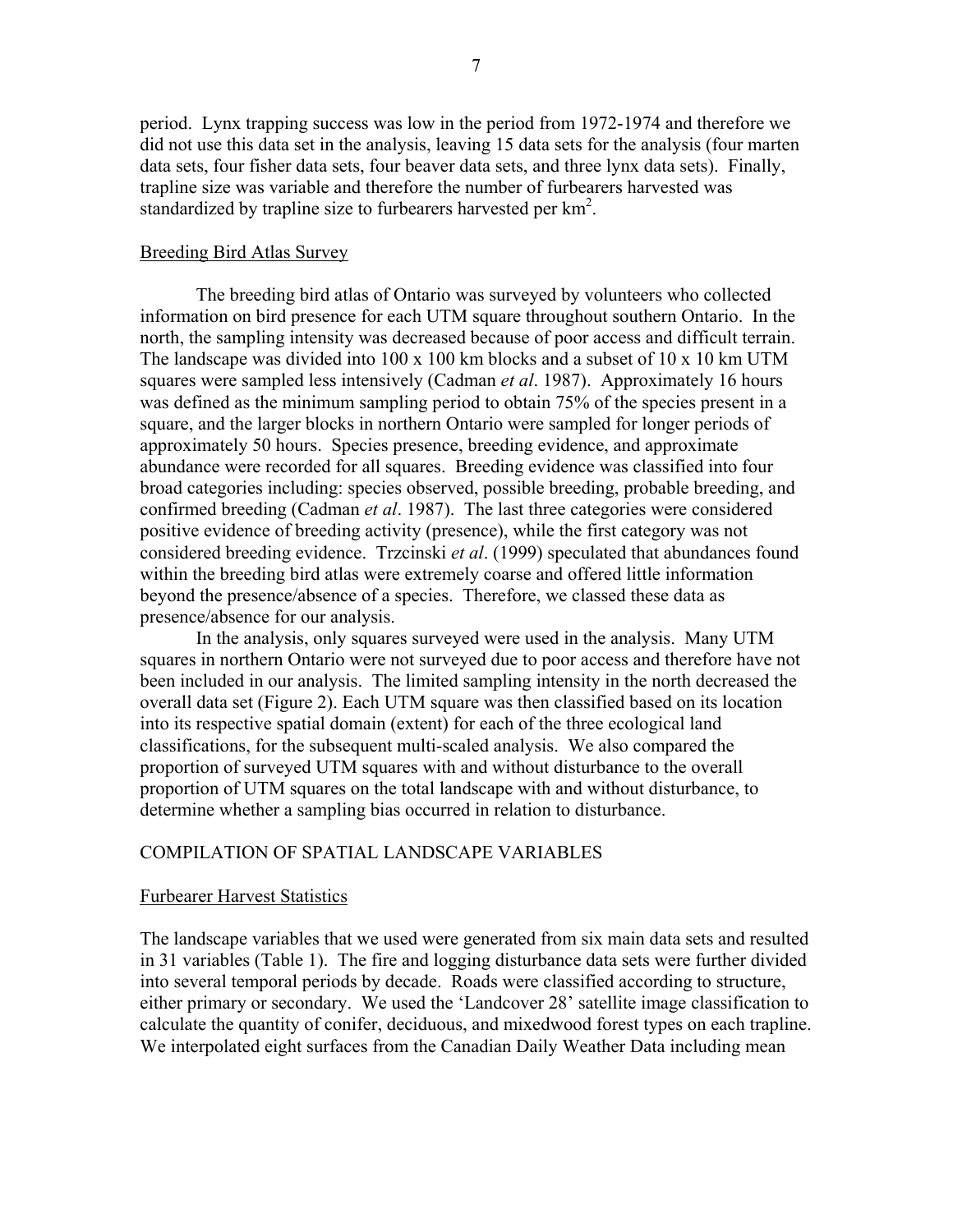

Figure 2. UTM squares sampled by the breeding bird atlas in northern Ontario.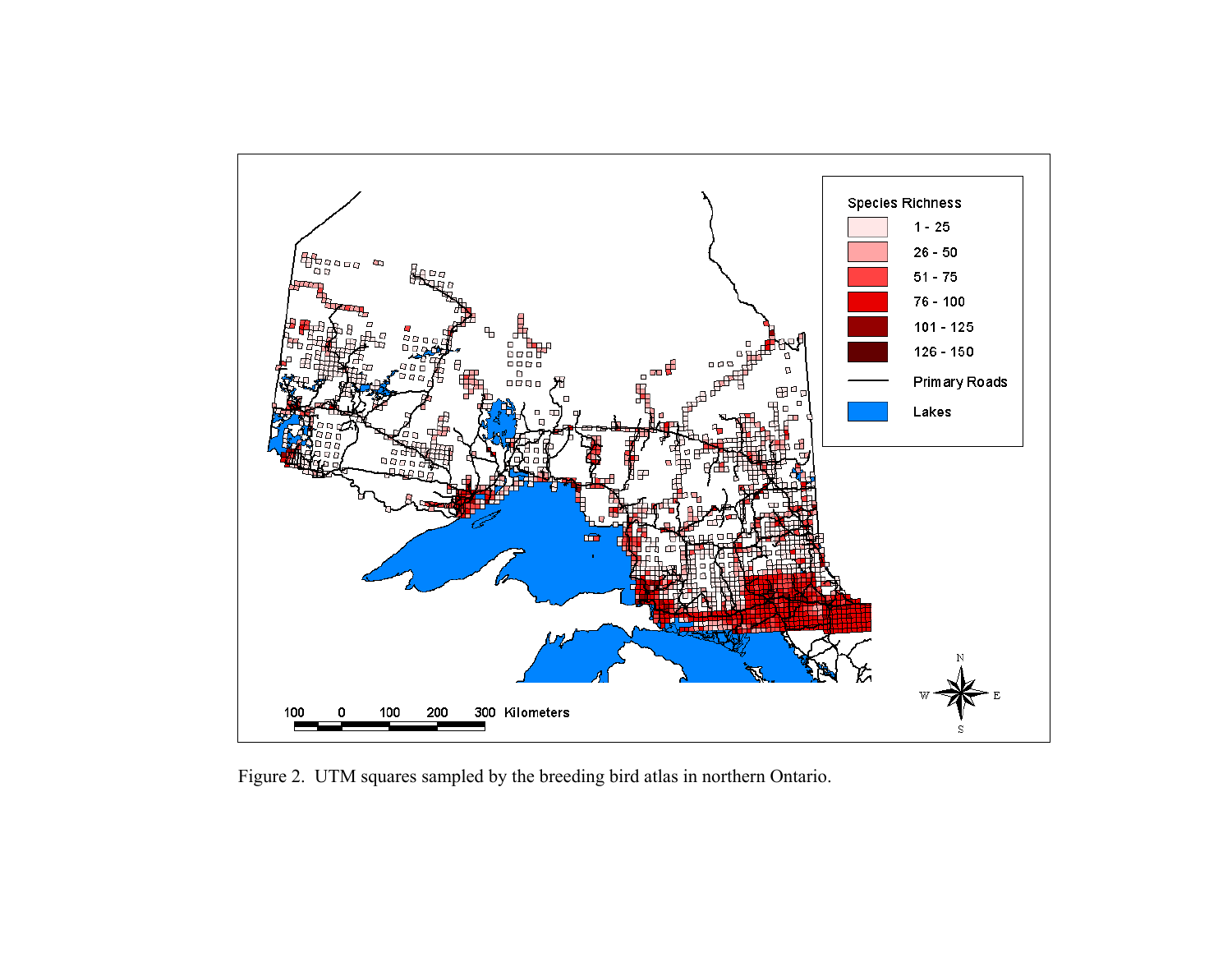annual temperature, mean annual precipitation, mean annual snowfall, and mean annual snow depth, for the 1970s and 1980s. To examine the association between trapline harvest and the spatial pattern of young forest (<30 years of age) and mature forest (>30 years of age), we combined logging and fire disturbances with Landcover 28 to identify forested areas <30 years of age and >30 years of age. We used these combined data sets to calculate three spatial landscape metrics: mean patch size, edge density, and core area density for young and mature forest.

We compiled all spatial data set in the GIS. To obtain estimates for the 31 variables that we used in the analysis, all spatial variables were intersected with the trapline boundary coverage in GIS. The associated value from each variable, for each individual trapline was then compiled in a database with each trapline being a separate record or sample unit. Traplines throughout Ontario vary in size and therefore all variables including the furbearer harvest data were standardized to density measurements (variable/km<sup>2</sup>) or to a proportion  $(\%)$  measurement. The final step was to amalgamate the data sets into a common database. Using the minimum furbearer harvest constraints, we created a list of available traplines for each of the four time periods, for each of the four furbearer species. Microsoft Access was used to associate the disturbance (fire and clearcut), percentage forest cover type, weather, spatial statistics, road density and stream density variables with the respective traplines from each of the fifteen data sets.

#### Breeding Bird Atlas

Each UTM square was considered a sample unit in the analysis and therefore we compiled the disturbance variables for each UTM square that had been surveyed. We combined fire and logging variables to generate a total disturbance variable because the total disturbance in some of the large UTM squares was low. The database for the breeding bird atlas was constructed in a similar manner to the furbearer harvest data set, except that all 21 avian species were included in the database with the combined fire and logging disturbance variables. We made some *a priori* predictions about broad forest age-class associations expected for each of the 21 species based on published literature and our own experience. We then predicted which disturbance variables might be associated with each species. (Further analyses will identify other landscape variables (e.g., forest cover type) influencing breeding bird communities.)

# STATISTICAL ANALYSIS

#### Furbearer Harvest Statistics

 We used principal components analysis (PCA) to reduce the number of variables to be analyzed in subsequent procedures. A PCA was performed at each scale, for all four furbearer species and for all four periods of analysis. Principal components (PC) that accounted for  $>10\%$  of the total variation in the data set were used to subdivide the variables. This rule removed PCs that accounted for little variation in the data set. The majority of the analyses summarized among trapline variation in the first three PCs,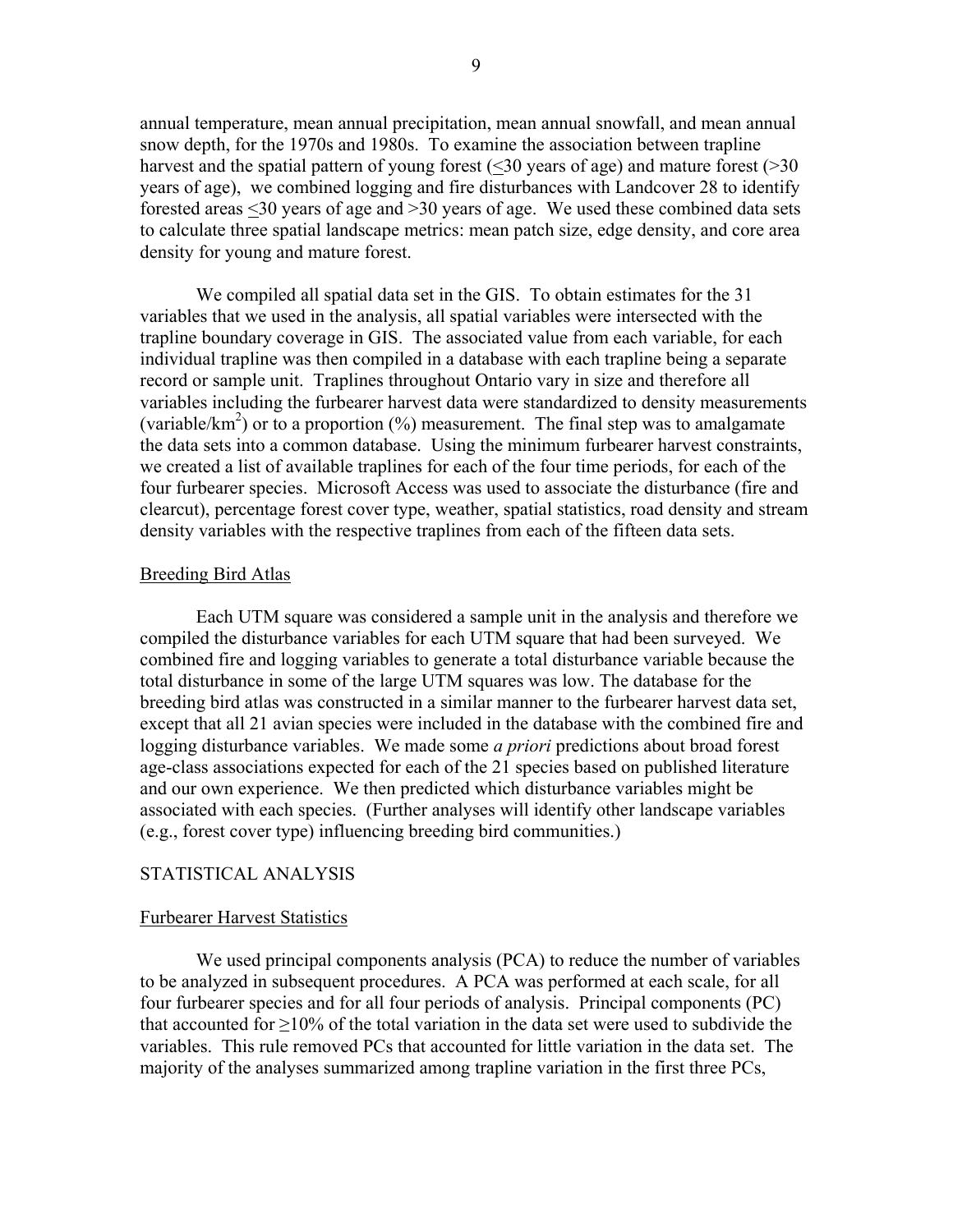| Data Set                 | <b>Time Period</b> | Variables Generated               |  |  |
|--------------------------|--------------------|-----------------------------------|--|--|
| Fire Disturbance         | 1920-1990          | <b>Burn 1970s</b>                 |  |  |
|                          |                    | <b>Burn 1960s</b>                 |  |  |
|                          |                    | <b>Burn 1950s</b>                 |  |  |
|                          |                    | <b>Burn 1940s</b>                 |  |  |
|                          |                    | Burn 1920s-1930s                  |  |  |
|                          |                    | Cumulative Burns 1941-1970        |  |  |
| Logging Disturbance      | 1940-1990          | <b>Cut 1970s</b>                  |  |  |
|                          |                    | <b>Cut 1960s</b>                  |  |  |
|                          |                    | <b>Cut 1950s</b>                  |  |  |
|                          |                    | <b>Cut 1940s</b>                  |  |  |
|                          |                    | Cumulative Cuts 1941-1970         |  |  |
|                          |                    |                                   |  |  |
| Provincial Road          | 2002               | Primary Roads                     |  |  |
| Coverage                 |                    | <b>Secondary Roads</b>            |  |  |
| <b>Provincial Stream</b> | 2002               | <b>Provincial Streams</b>         |  |  |
| Coverage                 |                    |                                   |  |  |
| Landcover 28             | 1996               | <b>Conifer Forest</b>             |  |  |
|                          |                    | Deciduous Forest                  |  |  |
|                          |                    | Mixedwood Forest                  |  |  |
|                          |                    |                                   |  |  |
| Canadian Daily           | 1970-1990          | Mean Annual Temperature 1970s     |  |  |
| <b>Weather Data</b>      |                    | Mean Annual Precipitation 1970s   |  |  |
|                          |                    | Mean Annual Snowfall 1970s        |  |  |
|                          |                    | Mean Annual Snow Depth 1970s      |  |  |
|                          |                    | Mean Annual Temperature 1980s     |  |  |
|                          |                    | Mean Annual Precipitation 1980s   |  |  |
|                          |                    | Mean Annual Snowfall 1980s        |  |  |
|                          |                    | Mean Annual Snow Depth 1980s      |  |  |
| Fire Disturbance +       | 1996               | Mean Patch Size – Young Forest    |  |  |
| Logging Disturbance $+$  |                    | Edge Density – Young Forest       |  |  |
| Landcover 28             |                    | Core Area Density - Young Forest  |  |  |
|                          |                    | Mean Patch Size - Mature Forest   |  |  |
|                          |                    | Edge Density – Mature Forest      |  |  |
|                          |                    | Core Area Density - Mature Forest |  |  |
|                          |                    |                                   |  |  |

Table 1. Summary of independent variables used to assess impacts on furbearer harvests

although in some cases two or four PCs were used when  $\geq$ 10% of the variation was explained. Variables were selected from the PCs, using the component loading factors to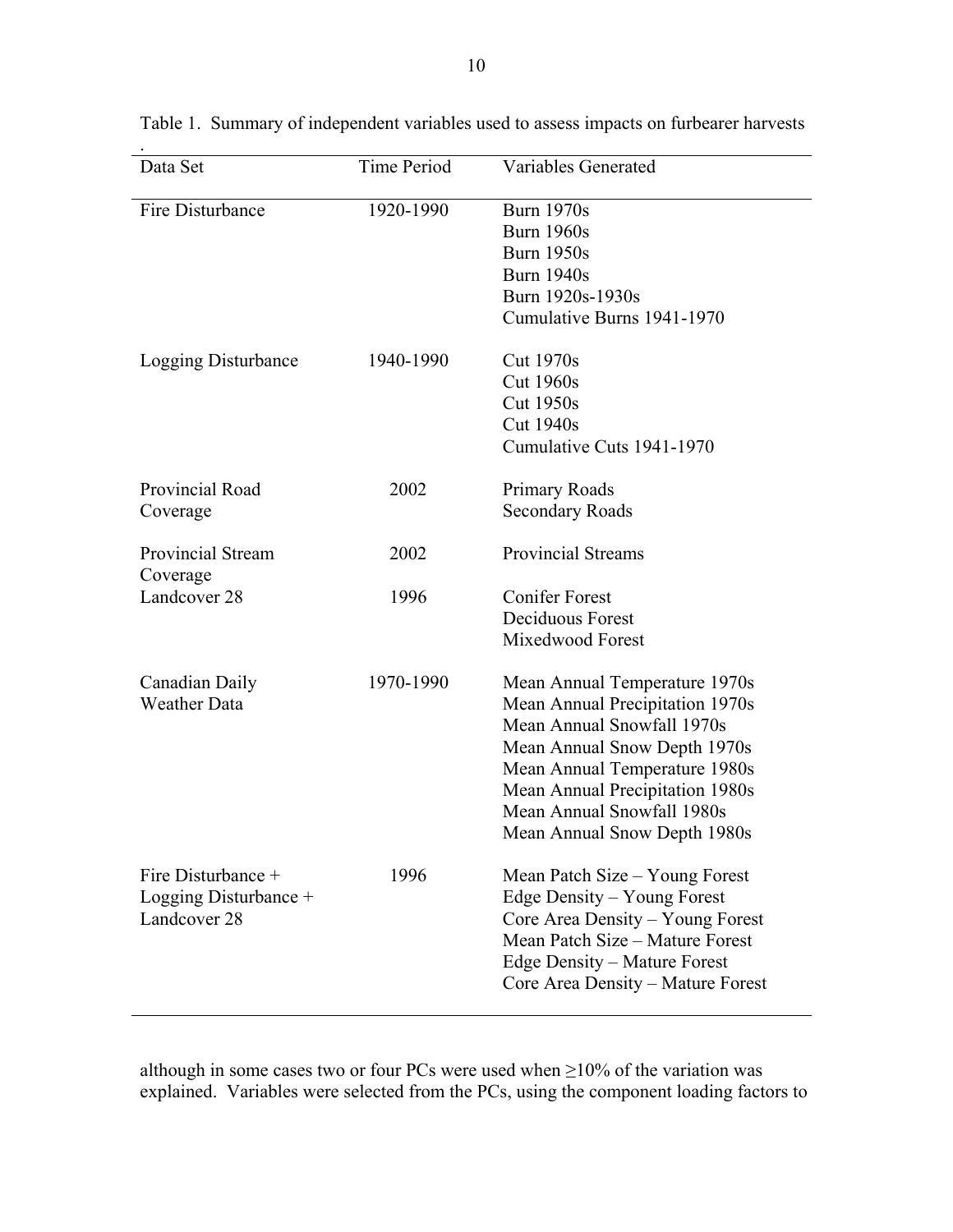assess the contribution of each variable to the individual PC. Variables with the greatest contribution to the PC were retained for further analysis. Approximately 14 to 18 variables were selected from each model.

Using the variables selected by the PCA, we conducted forward stepwise multiple regression procedures to identify those variables that explained the majority of the variation in the dependent variable, furbearer harvest, at the various scales. We conducted analyses for each species at each of four time periods, and for each of the spatial extents at the various scales. The regression analysis had two purposes: 1) to build models that accounted for the greatest variation in furbearer harvest data, and 2) to identify variables that repeatedly explained variation in furbearer harvests within and among scales and among the time periods.

This statistical procedure was repeated for each spatial extent and time period for the four species of furbearer. Not all spatial extents were analysed at each scale due to insufficient sample sizes (i.e., not enough traplines met the minimum trapping effort requirement in some spatial extents). The variables that accounted for the greatest variation within the regression models were then compared for consistency in relationship to the furbearer harvest data, within and among scales and time periods. We compared the  $r^2$  values for all models for consistency in the variation explained, within and among scales and time periods.

#### **Breeding Bird Atlas**

 The presence/absence structure of the breeding bird atlas and the four predictor variables (total disturbance in the 1970s, 1960s, 1950s, and 1940s) were analysed using canonical correspondence analysis (CCA). This statistical method is a constrained ordination technique that allows direct gradient analysis of species and environmental data (Ter Braak 1986) and permitted analysis of all avian species in a single procedure. The method used a primary matrix of species abundances (or presence/absence data) and a secondary matrix of environmental data (disturbances).

We calculated eigenvalues and used them to evaluate the first three axes of the CCA, as this statistic was considered a better evaluation criteria than the Pearson species and environment correlation by McCune (1997). To test the null hypothesis that no linear relationship existed between the two matrices, we used a Monte Carlo randomization technique with 100 iterations. A probability was calculated for each axis to determine the proportion of eigenvalues that were greater than, or equal to, the observed eigenvalue for that axis (McCune *et al*. 2002). The *p* value was the probability of a type I error and was considered significant if it was < 0.10. The weighted averaging (WA) scores were graphed in a bi-plot with the species scores and vectors for the four environmental variables. This plot showed the relationship between the species and environmental variables in two-dimensional space. Within the bi-plots, we classified the avian species into broad forest age classes in which they are known to occur most frequently (defined as young, mature, and old forest).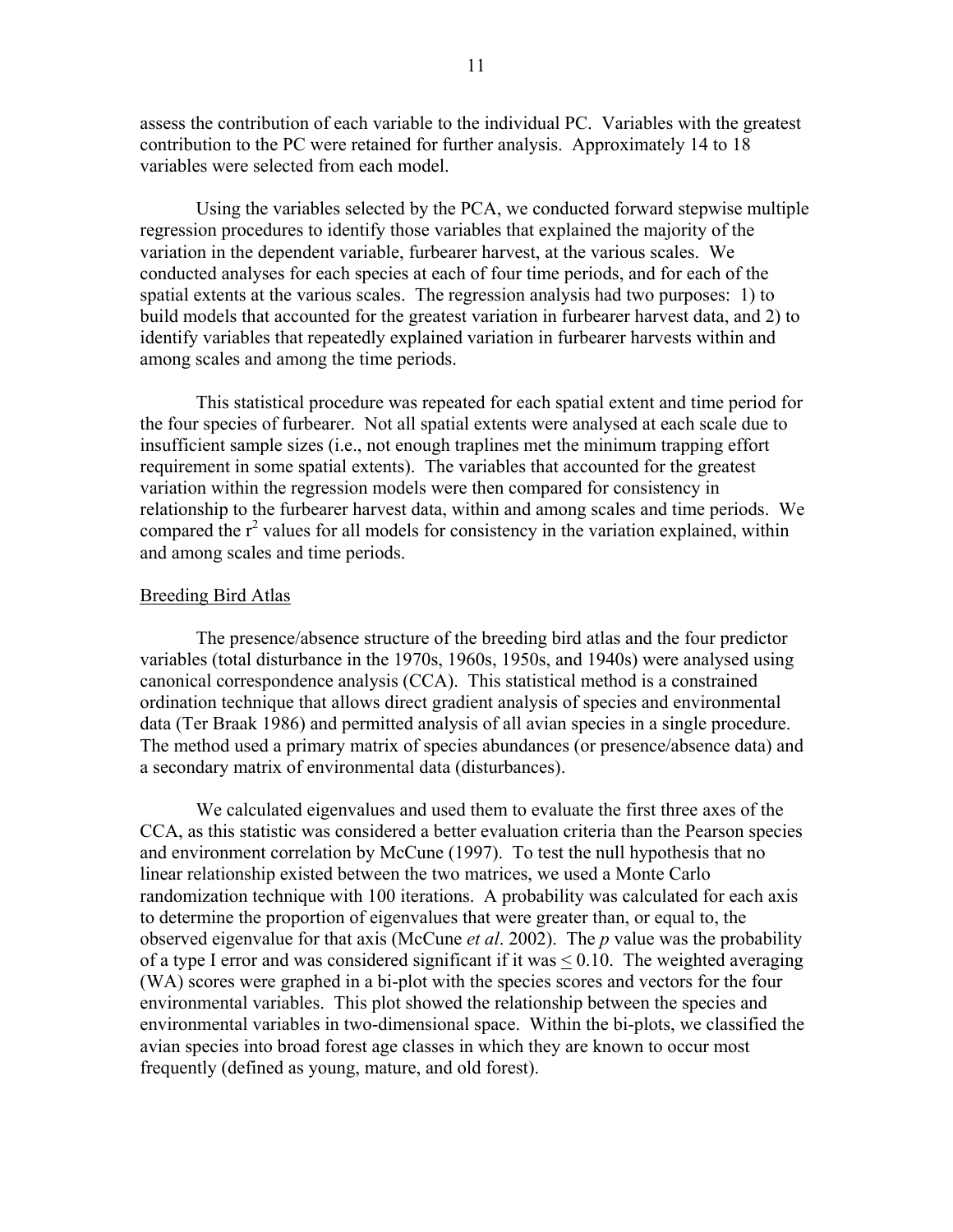The closer that two disturbance variable vectors were (similar direction and similar magnitudes), the higher was the correlation between the two variables. We expected avian species that relied on 'young forest' conditions to have been within close proximity to the disturbance vectors that represented 'young forest' conditions (i.e., disturbance in the 1950s, 1960s, and 1970s). Breeding bird species that required 'mature forest' conditions should have been negatively correlated with 'young forest' variables, or in close proximity to disturbance variables from the 1940s. Finally, we expected breeding bird species that required 'old forest' conditions to be negatively correlated with all of our disturbance variables.

# RESULTS

# FURBEARER HARVEST STATISTICS

 The analysis of the furbearer harvest statistics resulted in 229 regression models for the four species at five spatial scales and during four time periods. All of the regression models developed have been reported in Savage (2003). Here, we present a summary of the consistent associations between furbearer harvest by species and the independent landscape variables (Table 2). Certain landscape variables (Table 2) were consistently associated with furbearer harvests among spatial scales (e.g., 'provincial', forest biome', 'sub-boreal', etc.) and/or among time periods.

The proportion of mixedwood forest cover and the core area density of mature forest was positively related to marten harvests at the 'provincial' scale. At the 'forest biome' and 'Hills site region' scales the proportion of mixedwood forest cover and deciduous forest cover were positively correlated with marten harvests. Beaver models were influenced by forest cover type, weather, and certain spatial pattern variables at the 'provincial' scale. The proportion of conifer forest cover and edge density of young forest was negatively associated with beaver harvests, while mean annual temperature and edge density of mature forest were positively correlated with beaver harvests. At the 'Hills site region' scale, the proportion of conifer forest cover and edge density of mature and young forest were associated with beaver harvests. However at the 'Hills site region' scale, the proportion of mixedwood and deciduous forest cover were positively associated with beaver harvests. At the 'provincial' scale, fisher harvests were associated with secondary road density (negatively), mean annual temperature (positively), and the mean patch size of mature forest (negatively). At the 'Hills site region' scale, secondary road density and mean annual temperature were, respectively, negatively and positively associated with fisher harvests. Snowfall and snow depth, although not consistently associated with fisher harvests either spatially or temporally, were negative factors in most of the fisher regression models. Variables selected in the regression models for lynx were not consistent at any scale or for any time period. However, the proportion of mixedwood forest (positive), mean annual temperature (positive), and the mean patch size of young forest (negative) were associated with lynx harvests.

The variation accounted for in furbearer harvests by the regression models was generally inconsistent. Regression models for marten harvests accounted for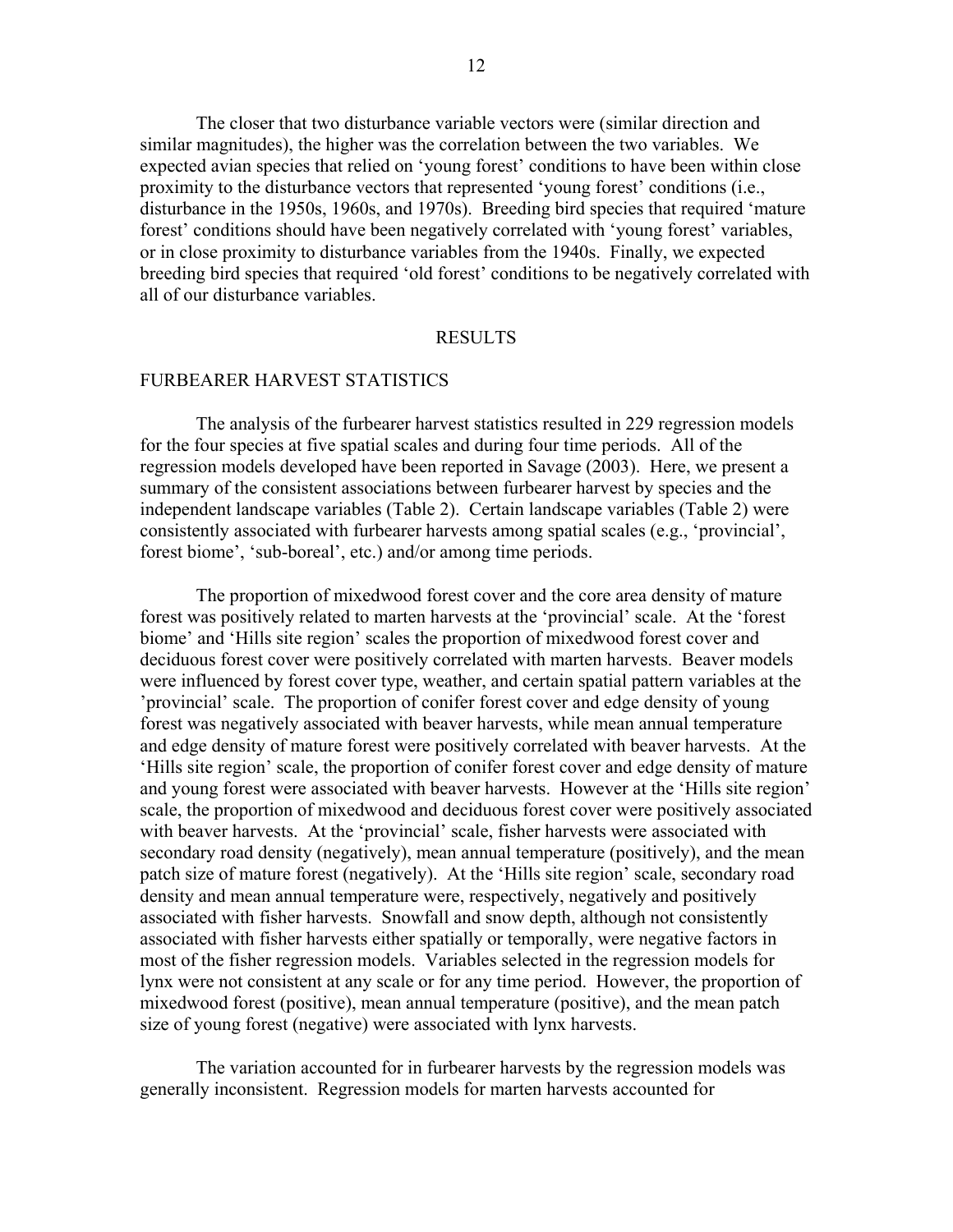|                        | Table 2. Summary of landscape variables influencing furbearer harvests. |                                                        |                                                                                                                                     |                               |
|------------------------|-------------------------------------------------------------------------|--------------------------------------------------------|-------------------------------------------------------------------------------------------------------------------------------------|-------------------------------|
|                        |                                                                         |                                                        | Variables Contributing Consistently to Regression Models, their Association with                                                    |                               |
|                        |                                                                         |                                                        | Furbearer Harvests, and their Spatial Extent on the Landscape                                                                       |                               |
| Scale                  | Marten                                                                  | Beaver                                                 | Fisher                                                                                                                              | Lynx                          |
| 'Provincial'           | Mixedwood Forest Cover (+)                                              | Conifer Forest Cover (-)                               | Secondary Road Density (-)                                                                                                          | Mixedwood Forest Cover (+)    |
|                        | $CAD1 - Nature (+)$                                                     | Mean Annual Temperature (+)                            | Mean Annual Temperature (+)                                                                                                         | Mean Annual Temperature $(+)$ |
|                        |                                                                         | $ED^2 - Young(-)$                                      | $MPS3 - Mature (-)$                                                                                                                 | $MPS - Young(-)$              |
|                        |                                                                         | $ED - Mature (+)$                                      |                                                                                                                                     |                               |
| 'Forest<br>Biome'      | Mixedwood Forest Cover (+)<br>(boreal forest)                           | $ED - Nature (GSL east)$                               | $ED - Nature (GSL east)$                                                                                                            |                               |
|                        | Deciduous Forest Cover (+)<br>(GSL east)                                |                                                        |                                                                                                                                     |                               |
| 'Hills site<br>region' | Mixedwood Forest Cover $(+)$<br>$(4S \text{ and } 3E)$                  | Mixedwood Forest Cover $(+)$<br>$(4S \text{ and } 3E)$ | Secondary Road Density (-)<br>(4S)                                                                                                  |                               |
|                        |                                                                         | Conifer Forest Cover (-) (4S)                          | Mean Annual Temperature (+)<br>(4S)                                                                                                 |                               |
|                        |                                                                         | Deciduous Forest Cover $(+)$<br>(3W)                   |                                                                                                                                     |                               |
|                        |                                                                         | $ED - Young(-)$ (5E)                                   |                                                                                                                                     |                               |
|                        |                                                                         | $ED - Nature (+) (5E)$                                 |                                                                                                                                     |                               |
| <b>'OMNR</b>           | Mean Annual Precipitation (+)                                           | Conifer Forest Cover (-)                               |                                                                                                                                     |                               |
| District'              | (Red Lake)                                                              | (Timmins)                                              |                                                                                                                                     |                               |
| Note:                  | variables.                                                              |                                                        | Associations are based on regression model coefficients show positive and negative correlations of furbearer harvest with landscape |                               |
|                        | $CAD1 - Core Area Density$                                              | $ED^2$ – Edge Density                                  | $MPS3 - Mean$ Patch Size                                                                                                            |                               |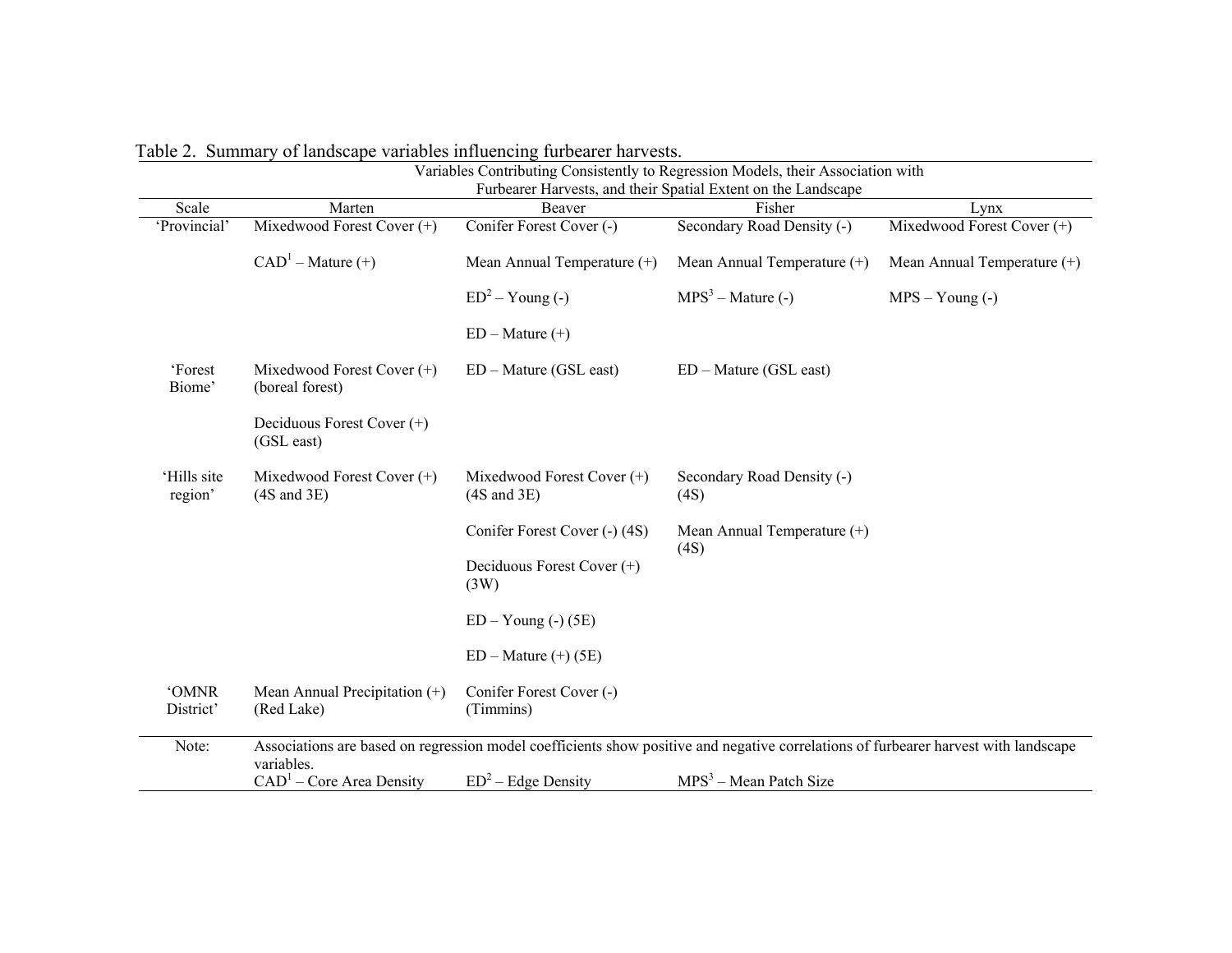|                                                                                                                                   |        | % of Eigenvalue Variance Explained |           | <b>Total Variance</b> | Pearson Correlation - Spp*Envt |        | Eigenvalue Probability |        |        |           |
|-----------------------------------------------------------------------------------------------------------------------------------|--------|------------------------------------|-----------|-----------------------|--------------------------------|--------|------------------------|--------|--------|-----------|
| <b>SCALE</b>                                                                                                                      | Axis 1 | Axis 2                             | Axis 3    | Explained             | Axis 1                         | Axis 2 | Axis 3                 | Axis 1 | Axis 2 | Axis 3    |
| Provincial                                                                                                                        | 0.4    | 0.1                                | 0.1       | 0.5                   | 0.218                          | 0.121  | 0.104                  | 0.01   | 0.09   | 0.06      |
| <b>FOREST BIOME</b>                                                                                                               |        |                                    |           |                       |                                |        |                        |        |        |           |
| <b>Boreal</b>                                                                                                                     | 0.3    | 0.2                                | 0.2       | 0.7                   | 0.221                          | 0.216  | 0.182                  | 0.45   | 0.04   | 0.07      |
| <b>GSL West</b>                                                                                                                   | 2.1    | 1.8                                | $1.2$     | 5.2                   | 0.464                          | 0.452  | 0.393                  | 0.48   | 0.06   | 0.06      |
| <b>GSL East</b>                                                                                                                   | 0.8    | 0.5                                | 0.3       | 1.5                   | 0.269                          | 0.267  | 0.183                  | 0.02   | 0.01   | 0.02      |
| <b>HILLS' SITE REGION</b>                                                                                                         |        |                                    |           |                       |                                |        |                        |        |        |           |
| Site Region 3S                                                                                                                    | 7.0    | 5.7                                | 2.8       | 15.6                  | 0.832                          | 0.722  | 0.636                  | 0.05   | 0.01   | 0.01      |
| Site Region 4S                                                                                                                    | 3.3    | 2.3                                | 2.1       | 7.7                   | 0.679                          | 0.691  | 0.525                  | 0.39   | 0.15   | 0.01      |
| Site Region 4W                                                                                                                    | 7.2    | 5.1                                | 2.2       | 14.5                  | 0.678                          | 0.695  | 0.510                  | 0.07   | 0.01   | 0.04      |
| Site Region 3W                                                                                                                    | 3.4    | 1.1                                | 0.6       | 5.1                   | 0.563                          | 0.456  | 0.318                  | 0.01   | 0.25   | 0.56      |
| Site Region 3E                                                                                                                    | 0.9    | 0.4                                | 0.2       | 1.5                   | 0.393                          | 0.277  | 0.202                  | 0.01   | 0.18   | 0.30      |
| Site Region 4E                                                                                                                    | 0.9    | 0.6                                | 0.3       | 1.9                   | 0.357                          | 0.305  | 0.227                  | 0.05   | 0.01   | 0.17      |
| Site Region 5E                                                                                                                    | 1.0    | 0.3                                | 0.2       | 1.4                   | 0.261                          | 0.186  | 0.156                  | 0.09   | 0.80   | 0.48      |
| <b>HILLS' SITE DISTRICT</b>                                                                                                       |        |                                    |           |                       |                                |        |                        |        |        |           |
| Site District 3S-1                                                                                                                | 14.0   | 8.8                                | 3.0       | 25.7                  | 0.913                          | 0.795  | 0.708                  | 0.11   | 0.05   | 0.33      |
| Site District 4S-1                                                                                                                | 5.9    | 4.4                                | 2.3       | 12.7                  | 0.810                          | 0.612  | 0.652                  | 0.81   | 0.48   | 0.36      |
| Site District 4W-2                                                                                                                | 8.6    | 4.4                                | $3.0\,$   | 15.9                  | 0.783                          | 0.581  | 0.562                  | 0.18   | 0.20   | 0.06      |
| Site District 3W-2                                                                                                                | 4.0    | 1.1                                | 0.6       | 5.7                   | 0.630                          | 0.454  | 0.356                  | 0.15   | 0.53   | 0.66      |
| Site District 3E-1                                                                                                                | 2.1    | 1.0                                | 0.7       | 3.8                   | 0.486                          | 0.465  | 0.334                  | 0.13   | 0.55   | 0.33      |
| Site District 3E-2                                                                                                                | 5.8    | 3.7                                | 2.5       | 12.0                  | 0.790                          | 0.652  | 0.661                  | 0.04   | 0.02   | 0.01      |
| Site District 3E-5                                                                                                                | 4.1    | 1.6                                | 0.7       | 6.5                   | 0.757                          | 0.450  | 0.310                  | 0.03   | 0.03   | 0.40      |
| Site District 3E-6                                                                                                                | 6.2    | 3.2                                | 2.0       | 11.3                  | 0.665                          | 0.689  | 0.626                  | 0.21   | 0.42   | 0.36      |
| Site District 4E-3                                                                                                                | 1.9    | 1.1                                | 0.7       | 3.6                   | 0.439                          | 0.425  | 0.337                  | 0.10   | 0.07   | 0.06      |
| Site District 4E-4                                                                                                                | 3.0    | 1.6                                | 0.8       | 5.4                   | 0.494                          | 0.524  | 0.448                  | 0.18   | 0.16   | 0.33      |
| Site District 5E-4                                                                                                                | 2.7    | 0.7                                | 0.5       | 3.9                   | 0.456                          | 0.343  | 0.242                  | 0.32   | 0.98   | 0.96      |
| Site District 5E-5                                                                                                                | 3.3    | 1.2                                | <b>NA</b> | 4.6                   | 0.471                          | 0.380  | NA*                    | 0.23   | 0.36   | <b>NA</b> |
| Site District 5E-6                                                                                                                | 5.7    | 4.1                                | 0.8       | 10.6                  | 0.724                          | 0.498  | 0.426                  | 0.31   | 0.10   | 0.96      |
| Site District 5E-13                                                                                                               | 15.0   | 4.9                                | 3.1       | 23.0                  | 0.879                          | 0.609  | 0.534                  | 0.11   | 0.23   | 0.14      |
| *NA denotes no axis calculated<br>*Highlighted scales denote models that accounted for >5% of the variation and were significant. |        |                                    |           |                       |                                |        |                        |        |        |           |

Table 3. Summary of CCAs for avian species in relation to forest disturbances for each scale.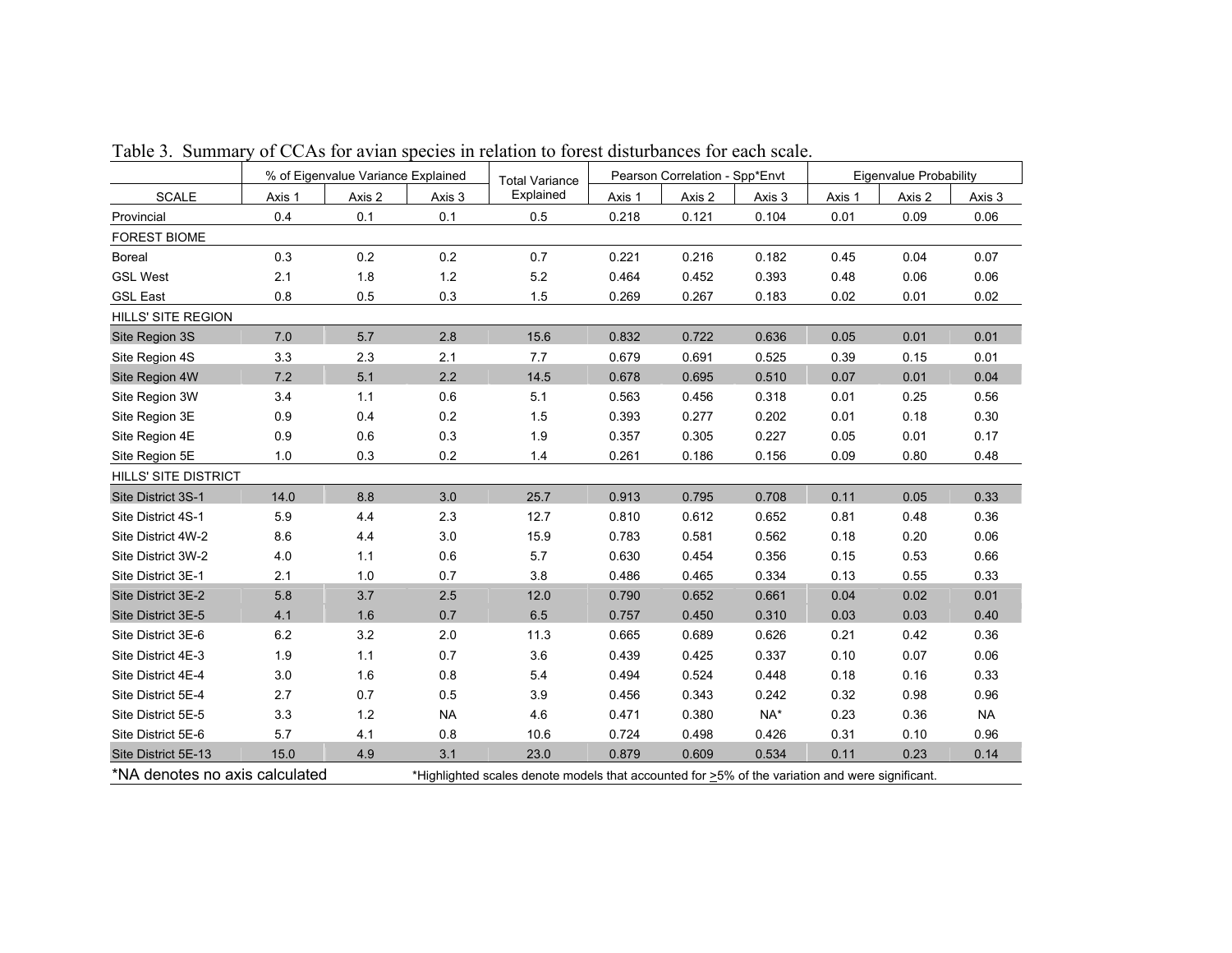

 Figure 3. An example of a canonical correspondence analysis bi-plot for songbirds and environmental factors (see appendix for bird acronyms), for 'Hills site district' 3E-2. Young, mature, and old are broad forest habitat designations for each species used to aid interpretation of communities.

approximately 15-45% of the variation, with the best models resulting at the 'OMNR district' scale. Regression models for beaver and fisher were best (i.e., explained most variation) at the 'provincial' and 'Hills site region' scales, respectively. Regression models for beaver accounted for approximately 40-55% of the variation in beaver harvests, while fisher models accounted for 40-66% of the variation in fisher harvest. Regression models for lynx accounted for the least variation of the four species and generally explained 10-25% of the variation in lynx harvests.

# BREEDING BIRD ATLAS

 Many of the CCA models were not significant at all spatial extents (Table 3). Six out of 24 models were significant, with two of these models occurring at the 'Hills site region' scale, and four significant models occurring at the 'Hills site district' scale. At the 'Hills site region' scale, the significant CCA models accounted for approximately 15% of the variation in avian species presence, and the models at the 'Hills site district' scale accounted for approximately 6-25% of the variation in avian species presence.

The CCA bi-plots suggested generally weak relationships among the 21 avian species and the four disturbance variables (Figure 3). In most, many of the avian species were grouped near the centres of the bi-plots, as a result of weak correlations among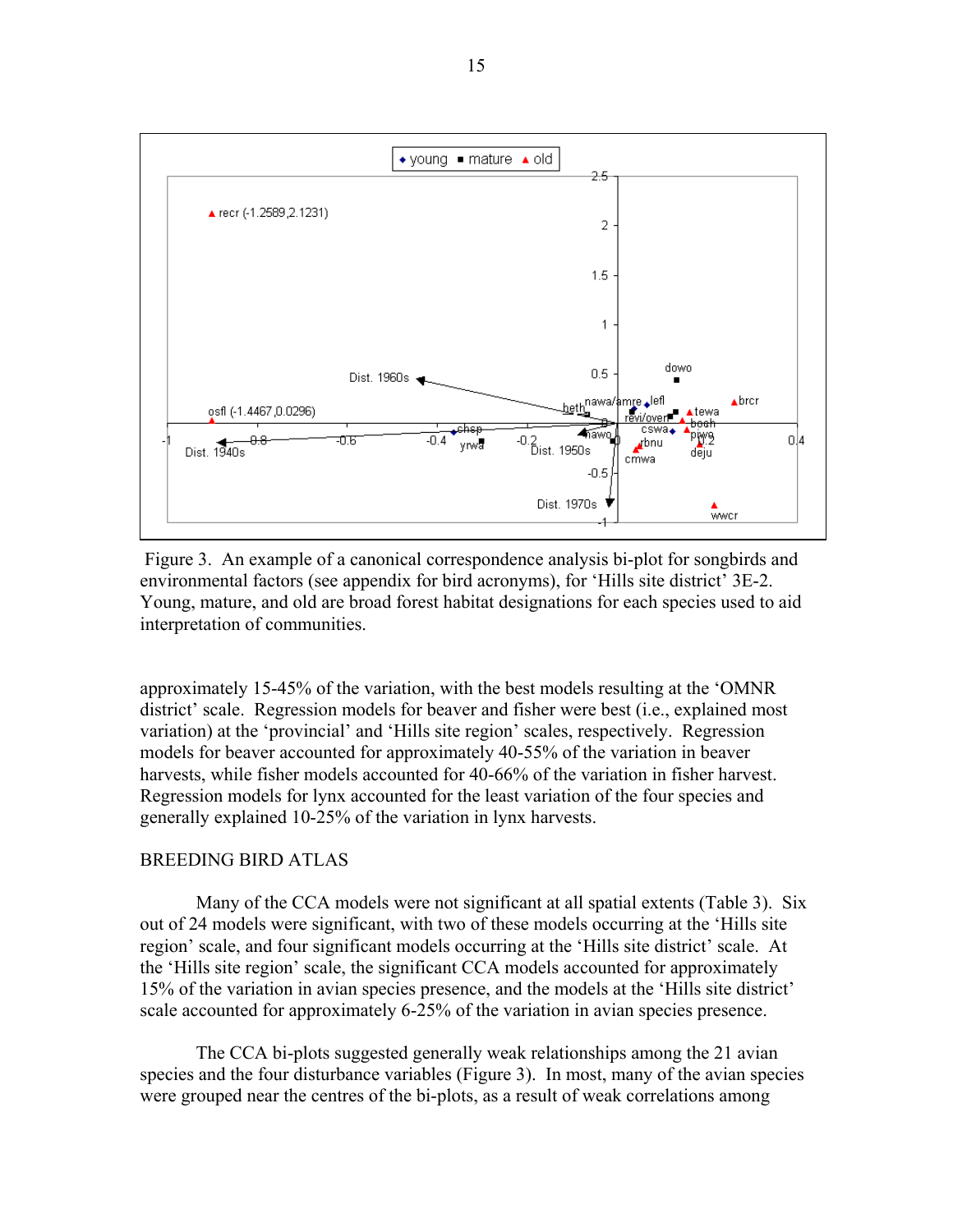|                     | Predicted Broad Forest Age-class                                                                                          |                       |                        |  |  |  |
|---------------------|---------------------------------------------------------------------------------------------------------------------------|-----------------------|------------------------|--|--|--|
| Hills Site District | Young Forest                                                                                                              | <b>Mature Forest</b>  | Old Forest             |  |  |  |
| $3S-1$              | Least Flycatcher*                                                                                                         | Downy Woodpecker*     | Pileated Woodpecker*   |  |  |  |
|                     | Chipping Sparrow*                                                                                                         | Hermit Thrush*        | Dark-eyed Junco*       |  |  |  |
|                     | Chestnut-sided Warbler*                                                                                                   |                       | Boreal Chickadee*      |  |  |  |
|                     |                                                                                                                           |                       | Olive-sided Flycatcher |  |  |  |
| $3E-2$              |                                                                                                                           | Downy Woodpecker*     | Pileated Woodpecker*   |  |  |  |
|                     |                                                                                                                           | Ovenbird              | Dark-eyed Junco*       |  |  |  |
|                     |                                                                                                                           | Red-eyed Vireo*       | Boreal Chickadee*      |  |  |  |
|                     |                                                                                                                           | Yellow-rumped Warbler | Brown Creeper*         |  |  |  |
|                     |                                                                                                                           |                       | Tennessee Warbler*     |  |  |  |
| $3E-5$              |                                                                                                                           | Downy Woodpecker*     | White-winged Crossbill |  |  |  |
|                     |                                                                                                                           | Hairy Woodpecker*     | Dark-eyed Junco*       |  |  |  |
| 5E-13               | Least Flycatcher*                                                                                                         | Downy Woodpecker*     | Pileated Woodpecker*   |  |  |  |
|                     | Chipping Sparrow*                                                                                                         | Hairy Woodpecker*     | Dark-eyed Junco*       |  |  |  |
|                     | Chestnut-sided Warbler*                                                                                                   | Hermit Thrush*        | Boreal Chickadee*      |  |  |  |
|                     |                                                                                                                           | Red-eyed Vireo*       | Brown Creeper*         |  |  |  |
|                     |                                                                                                                           |                       | Tennessee Warbler*     |  |  |  |
|                     |                                                                                                                           |                       | Red-breasted Nuthatch  |  |  |  |
|                     | *Avian species that were consistently correlated with the disturbance variable indicative<br>of their broad forest class. |                       |                        |  |  |  |
|                     |                                                                                                                           |                       |                        |  |  |  |

Table 4. Summary of individual avian species that were correlated with expected disturbance variables at the 'Hills site district' scale.

avian species and the disturbance variables, resulting in difficulty in interpretation. Generally, cavity nesters were negatively associated with 'young forest' disturbance variables (1950s-1970s), suggesting some relationship with older forest conditions within the UTM squares. Similarly several mature and old forest species appeared related to the lack of disturbance or to the oldest disturbances. However, these relationships were not consistent throughout all the CCA models. As an example of the interpreted results of the CCA for individual species, several bird species by broad forest age group were associated with expected disturbance variables especially at the 'Hill's site district' (Table 4). Notable is the number of cavity-nesters in the old forest and mature forest group that were correctly predicted by the CCA models.

# **DISCUSSION**

# FURBEARER HARVEST STATISTICS

# Marten

The proportion of mixedwood, and deciduous forest cover, were positively related to marten harvests at the 'forest biome' scale in the boreal forest and in Great Lakes-St.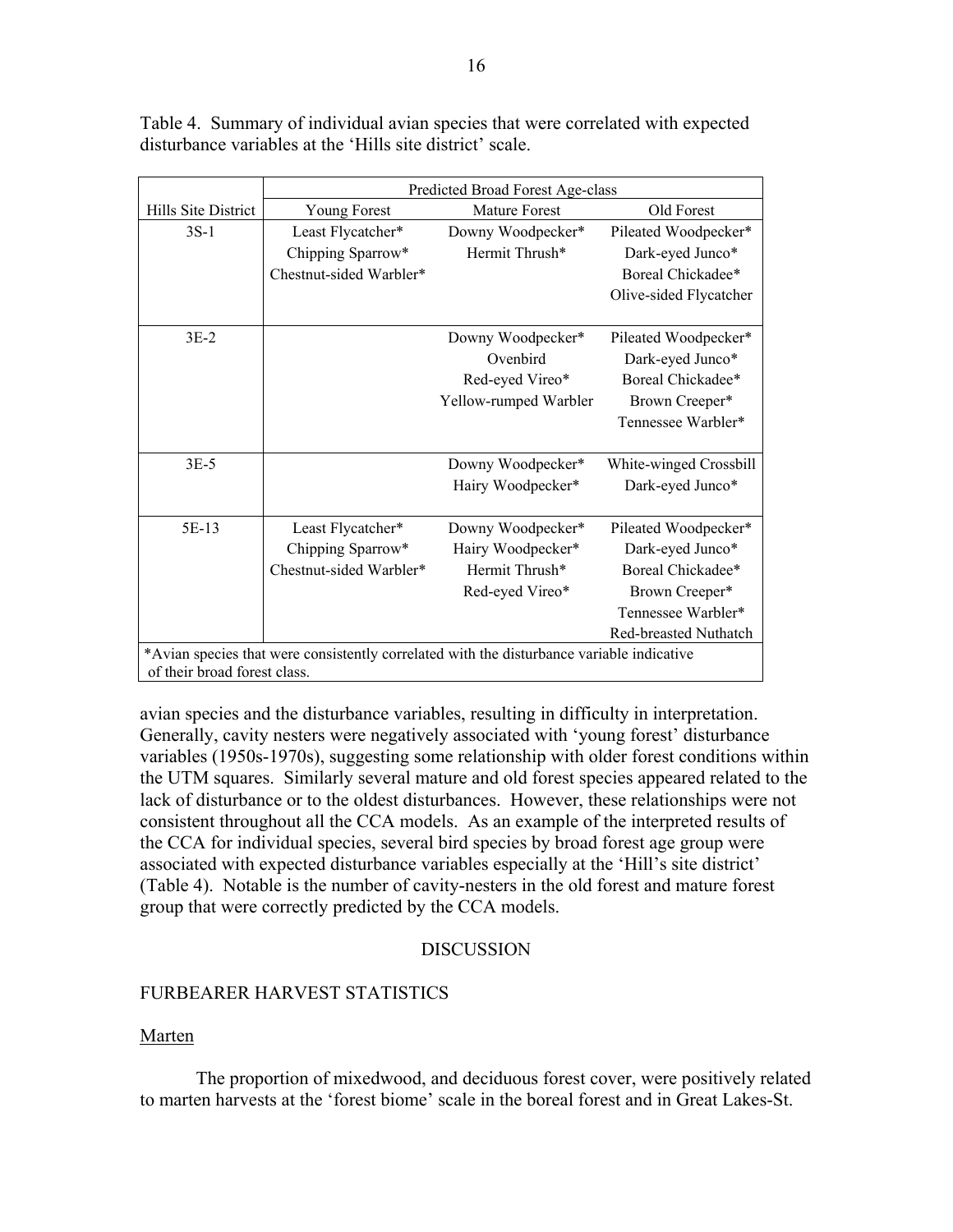Lawrence forest biomes, respectively. Strickland and Douglas (1987) and Potvin (1999) suggested marten preferred mixedwood forest. The contribution of deciduous forest cover variables to the regression models was opposite to generally reported habitat preferences for marten, and may have resulted from other processes occurring on the landscape, such as juvenile dispersal or trapper site selection. The result may also reflect FRI forest typing from aerial photography that cannot detect an understory conifer component in forest stands.

Weather variables accounted for substantial variation in marten harvests in many of the regression models. While marten harvests were clearly influenced by weather, the effects were inconsistent spatially and temporally. A direct effect of weather was expected from snowfall and snow depth that could have influenced trapline access and trap site selection. At very large-scales, weather may have affected marten harvests indirectly by influencing tree species distributions and fire disturbance over time (Flannigan and Weber 2000). The interpretation of the direct effect of the various weather variables was made difficult by the spatial and temporal scales at which these variables operated.

The spatial landscape pattern variables for young forest  $( $30 \text{ yrs}$ )$  did not contribute consistently to the regression models spatially or temporally. The mean patch size (MPS), edge density (ED), and core area density (CAD) for mature forest (>30 yrs) accounted for a small proportion of the variation in marten harvests. The regression models revealed that as MPS decreased, marten harvests increased. This relationship was opposite to the goal of current forest management guidelines that attempts to increase the overall patch size distribution and prevent further species and age-class fragmentation from occurring in the forest (Watt *et al*. 1996). Edge density was positively correlated with marten harvests at several scales. However, marten use of edge habitat is limited and they do not respond positively to disturbances (Snyder and Bissonette 1997, Thompson 1994, Potvin *et al*. 2000). Therefore it is likely that the positive influence of edge in the models reflected trapper use of edges for trapping as opposed to any positive selection by marten, other than for travelling and especially for dispersing juvenile animals. The positive correlation of CAD with marten harvests suggested that as the number of core areas in a trapline increased (i.e., interior contiguous areas not influenced by edge), marten harvests (and presumably marten population) increased as well. Current forest management practices in Ontario attempt to create these types of habitat conditions with large core areas (Watt *et al*. 1996).

Regression models at the 'OMNR District' scale accounted for approximately 25- 45% of the variation in marten harvests. The proportion of forest cover type, weather, and the spatial pattern of young compared to mature forest contributed consistently to the regression models for marten. These variables explained the most variation in marten harvests and provided an indication of landscape processes that may have affected marten populations. However, low  $r^2$  values in the majority of the models indicated that there were other important influences within the system that affected marten harvests, but which were not accounted for in these models. Marten trapline harvests appeared generally to be a poor index of marten density, and hence habitat quality. Strickland and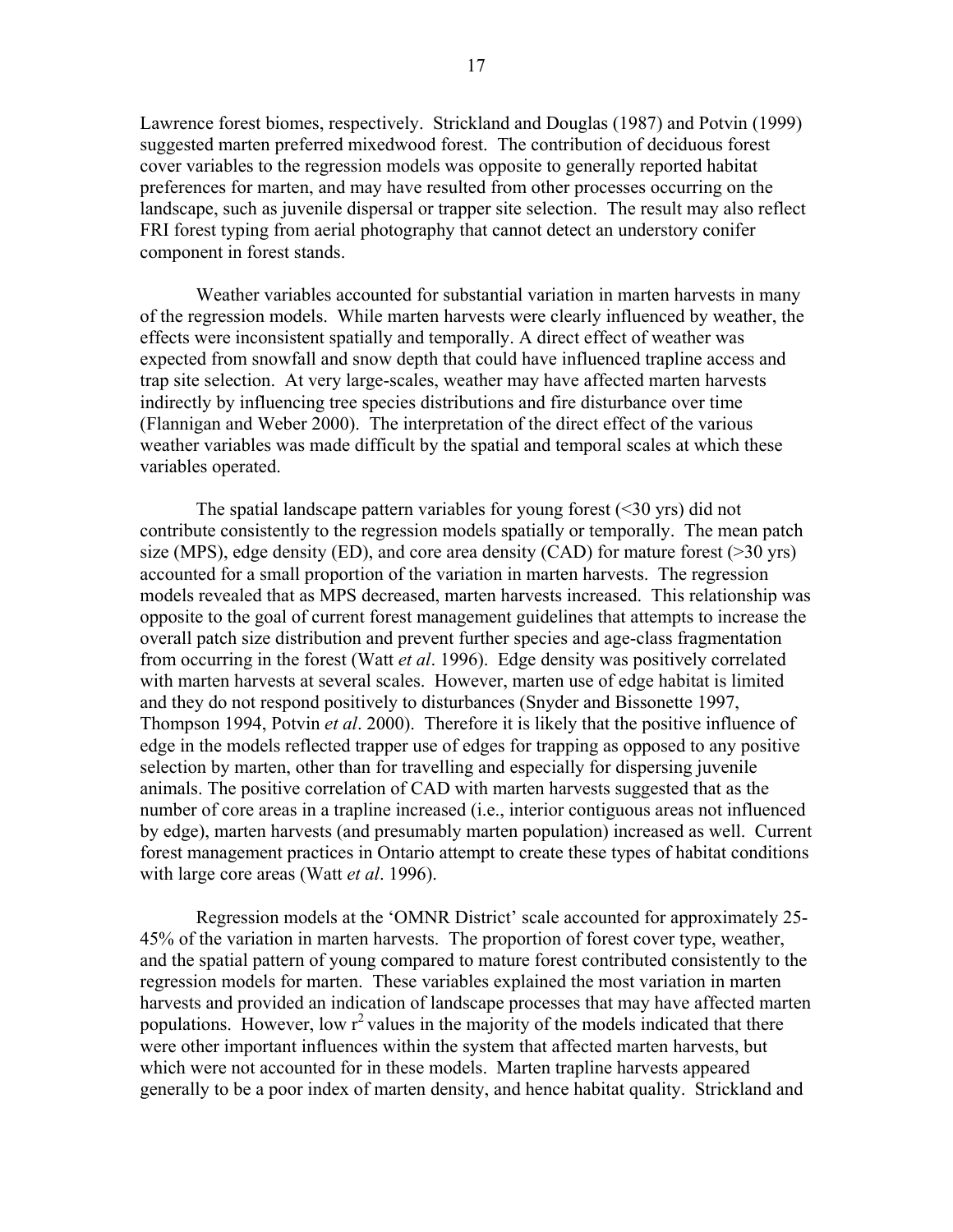Douglas (1987), Thompson and Colgan (1994), and Hodgman *et al.* (1994) found that a high proportion of marten harvests consisted of young, dispersing juveniles that do not maintain home ranges. Habitats used by dispersing juveniles may not have been representative of habitats that are selected by adult resident marten. High juvenile harvest rates may have confounded our results by causing variation in harvest totals through regular capture of the animals in sub-optimal habitats.

#### Beaver

The proportion of mixedwood and deciduous forest cover types was consistently and positively correlated with beaver harvests at the 'Hills site region' scale. Deciduous species in these two forest covers are a main food source and therefore an essential component of habitat for beaver (Novak 1987). The proportion of conifer forest cover contributed to regression models at the 'provincial', 'Hills site region', and 'OMNR District' scales, and suggested that with an increasing proportion of conifer forest, the number of beavers harvested decreased. Although beavers may also feed on conifers across their range, these species are not preferred foods (Novak 1987).

At the 'Hills site region', 'forest biome', and 'provincial' scales, weather variables accounted for variation in beaver harvests in many of the regression models. However, mean temperature was the only variable that contributed consistently to these models, and was positively related to beaver harvests at the 'provincial' scale. Temperature may have been a limiting factor for beavers in Ontario because the long cold winters may limit the availability favoured food tree species (Flannigan and Weber 2000). Precipitation, snowfall, and snow depth explained a significant proportion of the variation in beaver harvests in many of the models at the 'Hills site region', 'forest biome', and 'provincial' scales. Unfortunately, these variables were correlated positively and negatively with beaver harvests. In places where snowfall and snow depth were high, access to the trapline was expected to be low, resulting in a negative correlation between these variables and beaver harvests. This relationship was in fact observed in regressions for the 'eastern boreal forest', where the mean annual snow depth was greater than in other parts of the province. Thermal protection provided by snow cover may have also positively influenced beaver harvests. For example, on occasion, shallow beaver ponds in Alberta have frozen completely when snow levels were low and beavers could not access food piles, resulting in a reduced population (S. Bayley, Univ. Alberta, pers. comm.).

Stream density was a habitat characteristic that was expected to contribute to regression models for beaver harvests. However, the large area that each trapline encompassed and the low variability in stream density among traplines likely combined to exclude this variable as an important factor related to beaver harvests in Ontario forests.

The spatial pattern of young and mature forest contributed consistently to regression models at the 'Hills site region', 'forest biome', and 'provincial' scales for beavers. The young forest variables were consistently negatively correlated with beaver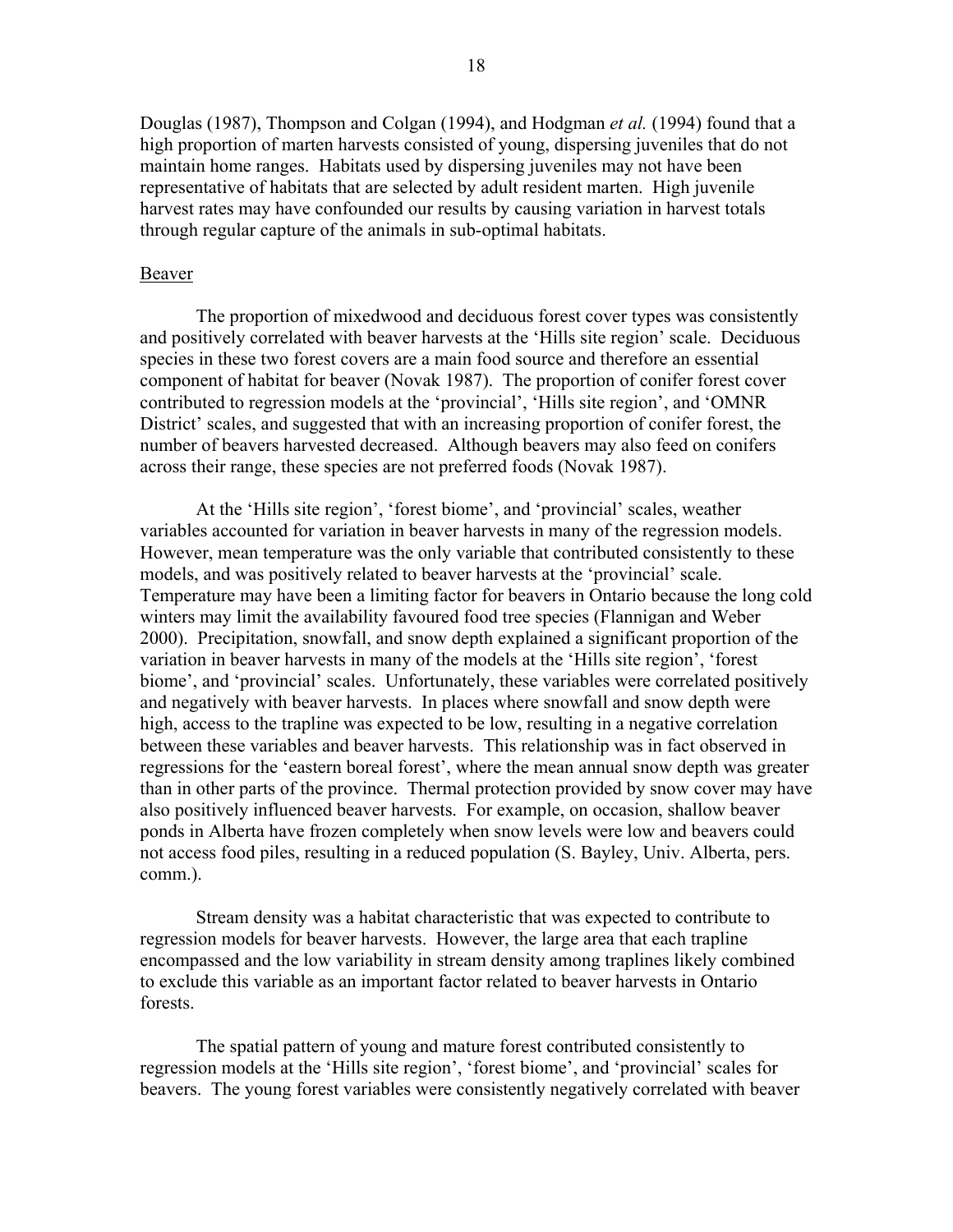harvests. Beavers have been found to cut and use large diameter, early successional tree species (e.g., Donkor and Fryxell 1999) that are characteristic of mature forests. Traplines with a high proportion of young forest, regardless of spatial arrangement would therefore likely have low beaver harvests. However, due to riparian management guidelines in the province of Ontario, a minimum 30 m wide 'area of concern' buffer (OMNR 1988) is applied to all streams. This area is protected from logging and therefore timber harvesting may not necessarily have influenced beaver harvests directly. On the other hand, the protection of riparian areas may have a negative impact on beavers by maintaining late successional species, which are not optimal as beaver forage (Barnes and Mallik 2001). The edge density of mature forest was positively related to beaver harvests, suggesting mature forest and the associated edge with young disturbed forest was important habitat for beavers seeking early successional forest conditions.

Beaver models explained more variation in harvest than did the marten models, with consistently 50% or more of the variation in harvest data explained at the 'provincial' scale, and slightly less explained at the 'forest biome' and 'Hills site region' scales. The variation in beaver harvests explained by the regression models was similar in magnitude (≈50%) to that found in studies by Thomasma *et al*. (1991), Cook and Irwin (1985), and Morrison *et al*. (1998), for various wildlife species. Other factors, possibly at smaller scales, were also influencing beaver harvests, such as vegetation dynamics or predator-prey relationships.

#### Fisher

At the 'provincial', 'forest biome', and 'Hills site region' scales, secondary road densities were negatively related to fisher harvests. This relationship was unexpected because road density was anticipated to be an indicator of trapline access and increased harvest. Roads may have influenced fishers biologically by decreasing the amount of core area, reducing patch size, increasing edge, and causing habitat fragmentation (Reed *et al.* 1996). Mean temperature was positively correlated with fisher harvests at the 'forest biome' scale in the Great Lake-St. Lawrence forest, and may have been a factor that limited the distribution of fisher range throughout Ontario. Snowfall and snow depth were negatively correlated with fisher harvests at the 'Hills site region', 'forest biome', and 'provincial' scales. Snowfall was shown by Voigt *et al*. (2000), Krohn *et al*. (1995), Raine (1983) to negatively affect fisher by reducing their mobility and foraging success. Snowfall and snow depth may have also reduced access to the trapline and decreased trapper success. The spatial pattern variables for mature forest contributed consistently to regression models at the 'Hills site region', 'forest biome', and 'provincial' scales. Mean patch size (MPS) was negatively related to fisher harvests at the 'provincial' scale and at the 'western Great Lakes-St. Lawrence' forest biome scale (i.e,, Rainy River-Ft. Frances). The negative correlation of fisher harvests with MPS and the positive correlation with edge density suggested that fisher require extensive habitat in the early stages of stand development. For example, young forest may have promoted snowshoe hare populations (Quinn and Parker 1987) through a diversity of habitats created by disturbance (Douglas and Strickland 1987) that could have been a positive influence on fisher population and harvests.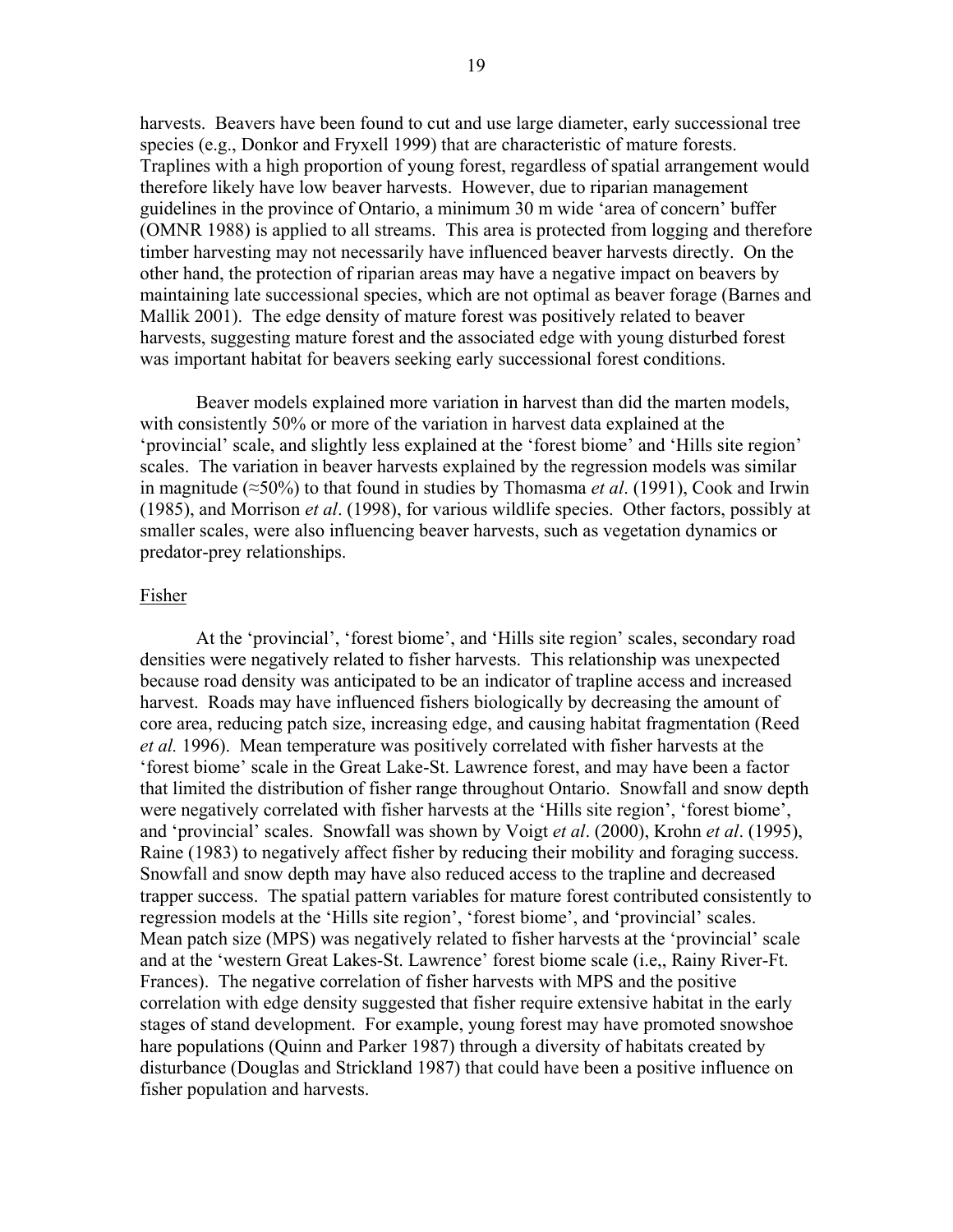The variability in fisher harvest explained by the landscape variables was not consistent at any scale. However, greater variability in fisher harvest was accounted for within the Great Lake-St. Lawrence forest biome (25-50%) than in the boreal forest biome (10-20%). The regression models with the highest explanatory power corresponded to areas where fishers have their highest densities in Ontario (Thompson 2000b), and hence where the data were the most consistent.

#### Lynx

Lynx models had relatively low explanatory power with  $r^2$  values ranging from 10-25%. However, the proportion of mixedwood forest cover type contributed to four of the 22 regression models and was positively correlated with lynx harvests at the 'forest biome' and 'provincial' scales. Young mixedwood forest is a main component of lynx habitat and its main prey, snowshoe hare (Quinn and Parker 1987). Mean temperature and lynx harvests were also positively correlated, possibly indicating that temperature may have been a limiting factor to their distribution. Temperature may have affected lynx directly through decreased survival in colder temperatures or indirectly by influencing snowshoe hare and their associated habitat. The MPS of young forest was negatively correlated with lynx harvests at the 'Hills site region', 'forest biome', and 'provincial' scales. This relationship may have indicated a preference by lynx for mature forest or small openings, as suggested by Quinn and Parker (1987).

# Breeding Birds

 The CCA models did not test the hypothesis that breeding bird communities may have been affected by forest management directly, but instead allowed an assessment of whether the presence/absence of avian species, as a community, were associated with various amounts of disturbance at the scale of the UTM square (10 x 10 km) or larger. The effects of forest management were difficult to detect in the breeding bird atlas data, for most species that we studied. Approximately 12 out of 21 species studied, appeared to show some positive associations with broad forest age-classes on the landscape. Sampling bias towards areas of access (i.e, areas with forest disturbance) was a factor that may have confounded avian habitat relationships.

In general, the variation in species presence explained in the models was not consistently greater at either the 'Hills site region' or 'Hills site district' scales. This suggested that the spatial extent of analysis did not influence the variation explained by the disturbance variables between these two scales. As well, the proportion of broad forest age-classes at the scale of the UTM square (grain) was not an important factor predicting the presence of most species. Our results suggested that the variables influencing bird distribution did not act at very large scales. For example, avian habitat characteristics at stand scales (e.g., snags, DWD, canopy structure) are not detected by the coarse UTM grain, but will influence species presence on the landscape, and may be much more important to birds than large landscape structure.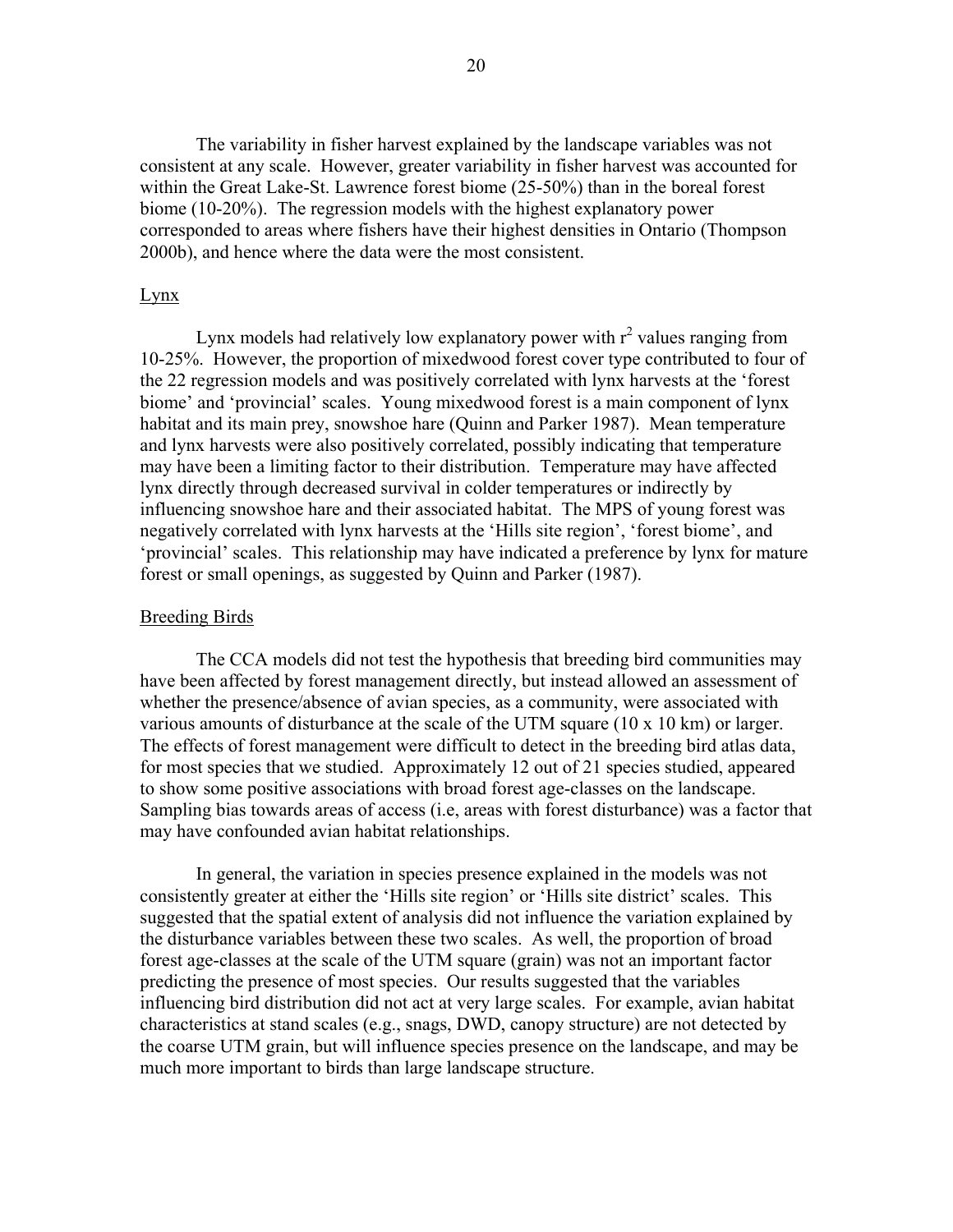Nevertheless, we found significant relationships in the CCA bi-plots for many of the cavity-nesters at large scales. Cavity nesters require snags as a primary component of their habitat for nesting and feeding (Schiek *et al*. 1995; Hobson and Bayne 2000). Imbeau *et al*. (1999) found woodpeckers (*Picoides spp.*) in black spruce forests >120 years old and in post-fire early successional stands. They concluded that snag availability in older forests and post disturbance areas were responsible for the species presence and abundance. Setterington *et al*. (2000) recorded black-backed woodpeckers (*P. arcticus*) only in old forests in Newfoundland and related this to a high density of large snags. Cavity nesters as a guild may perceive the landscape at a much larger scale than other bird species, especially those species seeking large burned areas or old conifer forests. The CCA results suggested that disturbance at the scale of the UTM square (grain) may affect communities of cavity nesters associated with certain levels of forest in specific age-classes.

 No other guild showed any clear and consistent relationship. However, certain results suggested that several species may have been responding individually at scales that were sufficiently coarse for the UTM square data to be useful. For example, chestnut-sided warblers (*Dendroica pensylvanica*) and ovenbirds (*Seiurus aurocapillus*) were positively correlated with 'young forest' and 'mature forest' disturbance variables, respectively (Hobson and Bayne 2000). Olive-sided flycatcher (*Contopus borealis*), boreal chickadee (*Parus hudsonicus*), hermit thrush (*Catharus guttatus*), and dark-eyed junco (*Junco hyemalis*) showed a common correlation with 'old forest' disturbance (or lack of disturbance) variables. However, stronger association in the data set among avian species classified as requiring 'old forest' and 'mature forest' and the disturbance variables may have been limited by the relatively short temporal span of the disturbance data. Logging and fire disturbances have been mapped reliably since the 1940s in Ontario. Better prediction for avian species that require 'old forest' or 'mature forest' conditions may require disturbance data from the mid-to-late 1800s to identify positive correlations among broad forest age-classes and avian species. The results suggested that the UTM square grain of 10 x 10 km was too coarse to detect the effects of broad forest age-classes on most breeding bird species.

# CONCLUSIONS AND RECOMMENDATIONS

Furbearer harvests have been influenced by broad landscape factors such as forest cover type, weather, and landscape pattern. These three broad variables accounted for approximately 50% of the variation in marten, beaver, fisher, and lynx harvests using regression models, although there was some inconsistency among scales and time periods. Although it was difficult to interpret some of the associations among the landscape variables, it was important to recognize that smaller-scale variables also influenced these species. Other factors at smaller scales (e.g., predator/prey relationships, stand-level variables) and possibly even larger scale effects (continental climate patterns) may also be affecting the distribution and harvests of these species.

Our primary hypothesis was that forest management influenced the population and hence the harvests of marten, beaver, fisher, and lynx. The direct influence of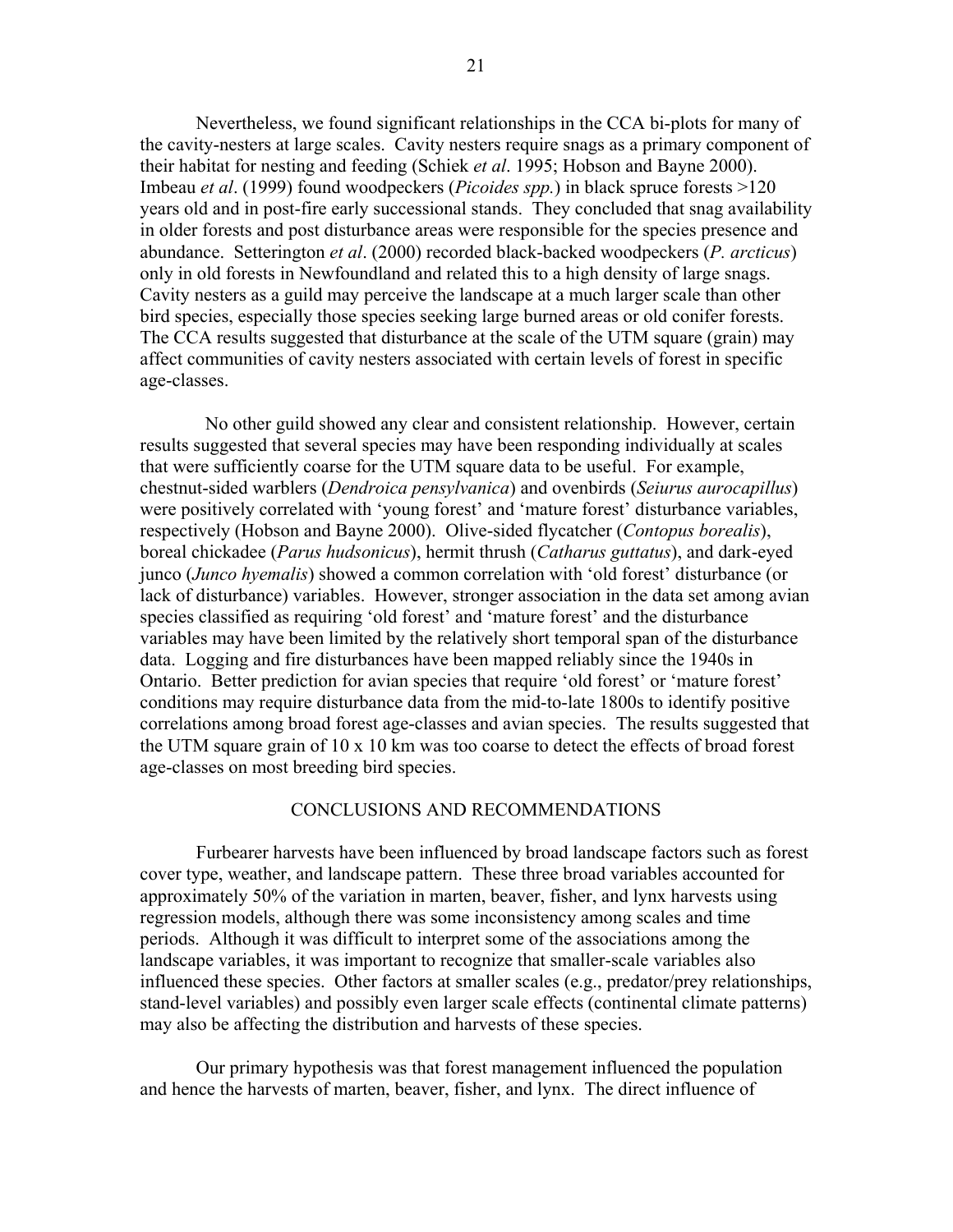logging does not appear to affect the harvests of these animals at the 'trapline' scale. This may be because traplines in northern Ontario, which were subject to large-scale logging activities were often of sufficient in size to accommodate both forestry and trapping activities. As logging occurred within a trapline, trappers may have been able to move their furbearer harvesting efforts to areas either not subjected to forestry activities, or to areas that had been logged but which had returned as habitat. Logging may have made these latter areas more accessible.

The change in spatial pattern of young forests was an indirect effect of forest management. Marten in particular do not prefer early stand conditions and forest management therefore should try to maintain areas of contiguous mature forest habitat for this species. Beaver, fisher, and lynx may respond well to a diversity of standdevelopment stages for their foraging activities. Beaver harvests would likely be affected negatively in the short-term by timber harvesting. However, the early successional conditions created would increase beaver habitat in the longer term. Lynx and fisher may benefit from the early successional forest conditions through increased prey abundance and hence improved foraging. Road density variables explained very little variation in furbearer harvests, although forest management activities were a primary factor in the level of access available to trappers.

Several improvements in data collection and provincial spatial data sets would improve results of analyses such as ours. An accuracy associated with the provincial landcover (Landcover 28) data set would improve user confidence in the reliability of the broad forest cover types. Spatial information on other disturbance processes, such as wind and insect infestations, would diversify the range of effects on the landscape that may influence furbearer harvests. Furbearer ages from the trapline harvests would be beneficial to understanding the dynamics of the animals harvested (especially for marten) and provide more insight for interpretation. A measure of trapper effort would also provide useful data for analysis and interpretation of changes to furbearer harvest levels. The harvests of marten, beaver, fisher, and lynx were influenced by broad landscape variables. Some of these variables, such as forest cover type and landscape pattern were indirectly affected by forest management and should be an important consideration for future resource managers. Weather variables, which influence furbearers directly and their habitat indirectly, will be difficult to anticipate in the future under current predictions of climate change. Resource managers trying to conserve furbearers for the future will have the difficult task of incorporating habitat dynamics occurring at many scales with current forest management policy, while realizing that uncontrollable global and local processes are also influencing the landscape.

We can provide no clear conclusion about the effects of forest management on breeding bird communities based on the breeding bird atlas and disturbance data. Cavity nesters were the only avian guild that showed consistent associations with disturbance variables. Several other individual avian species were also fairly consistently correlated with their expected forest age-class. However, while the observed relationships in this study do not advance our knowledge of avian species, they do provide some insight into the use of the breeding bird atlas data. These results revealed that the breeding bird atlas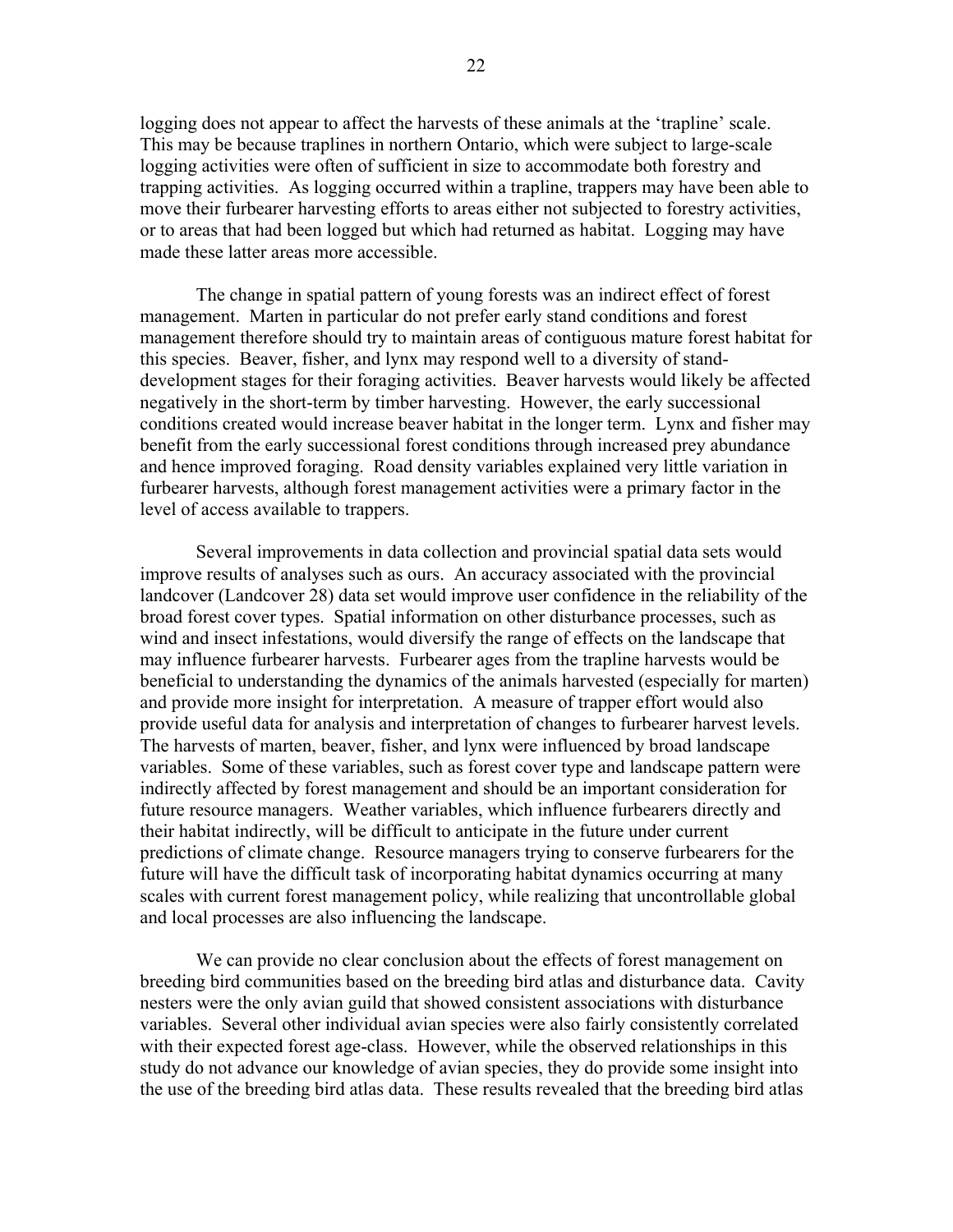has too coarse a grain (10 x 10 km) to adequately monitor most species on the landscape relative to forest disturbances that act at smaller scales. Overall, the inconsistency in CCA model significance and the inability to detect the effects of broad forest age-classes for many of the species, demonstrates the limited value of the breeding bird atlas beyond broad predictions of species distribution across Ontario. An improved sampling design in collecting atlas data that is not biased by access, and instead is based on representative forest types would improve the value of such data for spatial analyses.

# ACKNOWLEDGMENTS

We wish to acknowledge that the digital furbearer harvest, forest disturbances, roads, water, and Landcover 28 data were all supplied by Ontario Ministry of Natural Resources. Environment Canada, Canadian Wildlife Service, supplied the breeding bird atlas data. Weather data came from Environment Canada, Atmospheric Environment Service.

# LITERATURE CITED

- Barnes, D.M., and A.U. Mallik. 2001. Effects of beaver, *Castor canadensis*, herbivory on streamside vegetation in a northern Ontario watershed. Canadian Field-Naturalist 115: 9-21.
- Cadman, M.D., P.F.J. Eagles, and F.M. Helleiner. 1987. Atlas of the breeding birds of Ontario. University of Waterloo Press, Waterloo, Ontario, Canada. 617 pp.
- Cook, J.G., and L.L Irwin. 1985. Validation and modification of a habitat suitability model for pronghorns. Wildlife Society Bulletin 13: 440-448.
- Donkor, N.T., and J.M. Fryxell. 1999. Impact of beaver foraging on structure of lowland boreal forests of Algonquin Provincial Park, Ontario. Forest Ecology and Management 118: 83-92.
- Flannigan, M.D., and M.G. Weber. 2000. Influences of Climate on Ontario Forests. Pages 198-233 in, A.H. Perera, D.L. Euler, and I.D. Thompson (eds.). Ecology of a Managed Terrestrial Landscape: Patterns and Processes of Forest Landscapes in Ontario. University of British Columbia Press, Vancouver, BC.
- Hearndon, K.W., S.V. Millson, and W.C. Wilson. 1992. A Report on the Status of Forest Regeneration. Ontario Ministry of Natural Resources, Forest Audit Secretariat. Toronto, Ontario. 117 pp.
- Hobson, K.A., and E. Bayne. 2000. The effects of stand age on avian communities in aspen-dominated forests of central Saskatchewan, Canada. Forest Ecology and Management 136:121-134.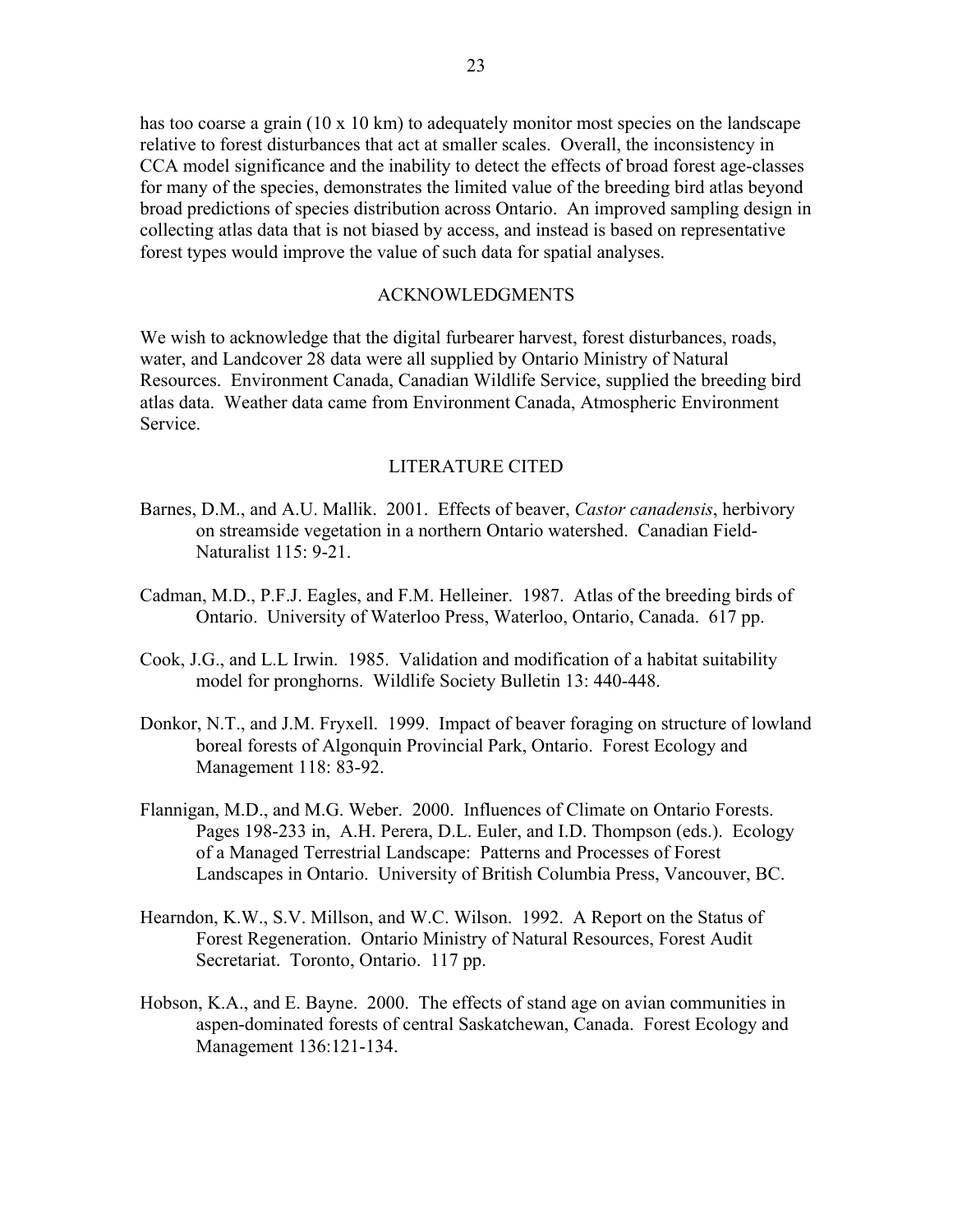- Hodgman, T.P., D.J. Harrison, D.D. Katnik, and K.D. Elowe. 1994. Survival in an intensively trapped marten population in Maine. Journal of Wildlife Management 58: 593-600.
- Imbeau, L., J-P. L. Savard, and R. Gagnon. 1999. Comparing bird assemblages in successional black spruce stands originating from fire and logging. Canadian Journal of Zoology 77:1850-1860.
- Krohn, W.B., K.D. Elowe, and R.B. Boone. 1995. Relations among fishers, snow, and martens: Development and evaluation of two hypotheses. Forestry Chronicle 71: 97-105.
- Kurtis Trzcinski, M., L. Fahrig, and G. Merriam. 1999. Independent effects of forest cover and fragmentation on the distribution of forest cover breeding birds. Ecological Applications 9: 586-593.
- McCune, B. 1997. Influence of noisy environmental data on canonical correspondence analysis. Ecology 78: 2617-2623.
- McCune, B., J.B. Grace, and D.L. Urban. 2002. Analysis of Ecological Communities. MjM Software, Gleneden Beach, Oregon, USA. 304 pp.
- McDonald, R.A., and S. Harris. 1999. The use of trapping records to monitor populations of stoats *Mustela erminea* and weasels *M. nivalis*: the importance of trapping effort. Journal of Applied Ecology 36: 679-688.
- McLaren, M.A., I.D. Thompson, and J.A. Baker. 1998. Selection of vertebrate wildlife indicators for monitoring sustainable forest management in Ontario. Forestry Chronicle 74: 241-248.
- Morrison, M.L., B.G. Marcot, and R.W. Mannan. The vegetation and population perspectives. Ch. 3 *in* Wildlife-Habitat Relationships, Concepts and Applications. The University of Wisconsin Press, Madison, Wisconsin, USA.
- Novak, M. 1987. Beaver. Chapter 25, in M. Novak, J.A. Baker, M.E. Obbard, B. Malloch (eds.) Wild furbearer management and conservation in North America. OMNR, Toronto, Ontario.
- OMNR. 1988. Timber Management Guidelines for the Protection of Fish Habitat. Fisheries Branch, OMNR. Queen's Printer for Ontario, Toronto, Ontario. 14. pp.
- Perera, A.H., and D.J.B. Baldwin. 2000. Spatial Patterns in the managed forest landscape of Ontario. Pages 74-99 in, A.H. Perera, D.L. Euler, and I.D. Thompson (eds.). Ecology of a Managed Terrestrial Landscape: Patterns and Processes of Forest Landscapes in Ontario. University of British Columbia Press, Vancouver, BC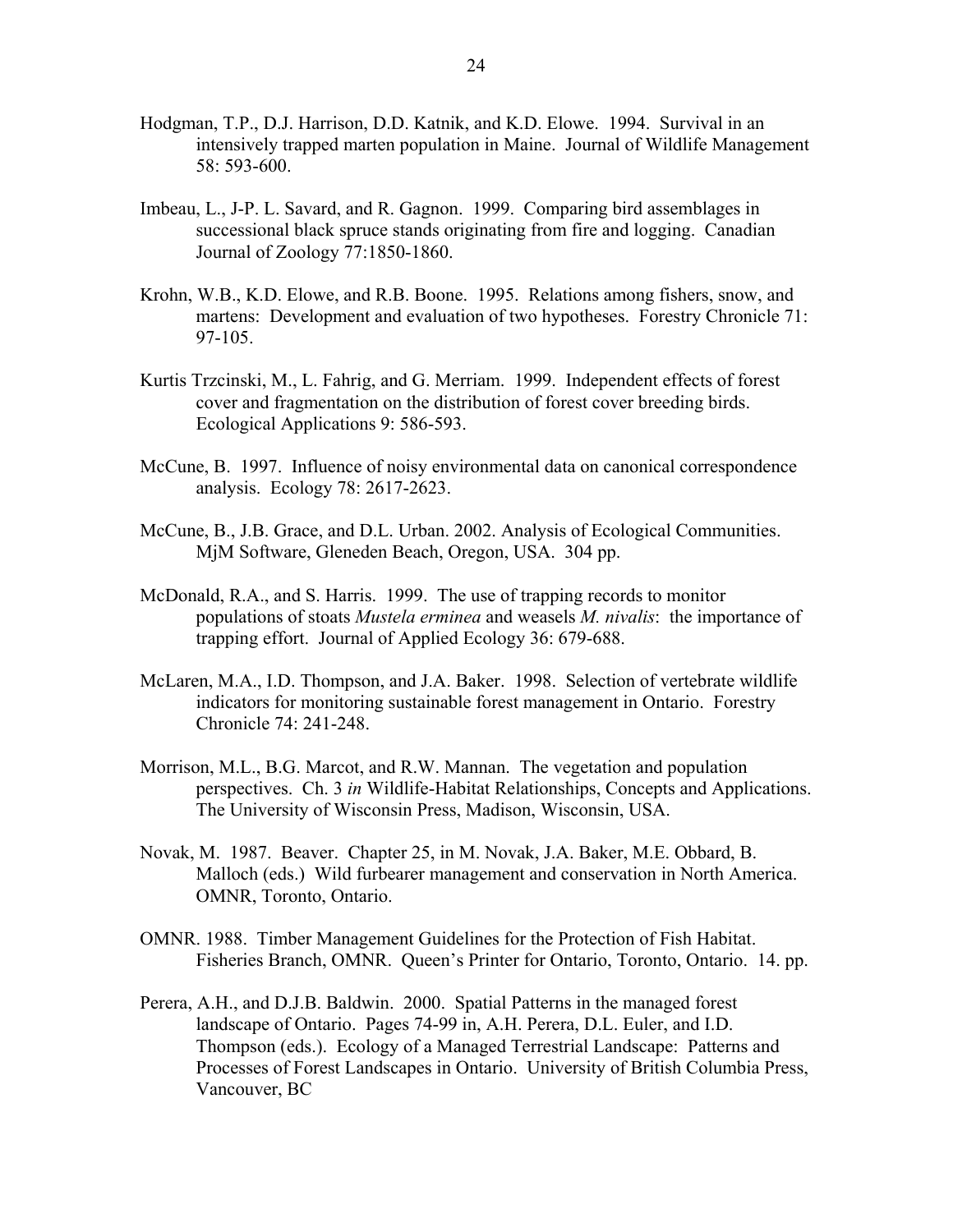- Potvin, F., L. Belanger, and K. Lowell. 2000. Marten habitat selection in a clearcut boreal landscape. Conservation Biology 14: 844-857.
- Quinn, N.W.S., and G. Parker. 1987. Lynx. Chapter 51, in M. Novak, J.A. Baker, M.E. Obbard, B. Malloch (eds.) Wild furbearer management and conservation in North America. OMNR, Toronto, Ontario.
- Raine, R.M. 1987. Winter food habits and foraging behaviour of fishers (*Martes pennanti*) and martens (*Martes americana*) in southeastern Manitoba. Canadian Journal of Zoology 65: 745-747.
- Reed, R. A., J. Johnson-Barnard, and W.L. Baker. 1996. Contribution of roads to forest fragmentation in the Rocky Mountains. Conservation Biology 10: 1098-1106.
- Savage, D.W. 2003. The effects of forest management, weather, and landscape pattern on furbearer harvests at large-scales. MScF Thesis. Faculty of Forestry and the Forest Environment, Lakehead University, Thunder Bay, Ont. 109 pp.
- Schieck, J., M. Nietfeld, and J.B. Stelfox. 1995. Differences in bird species richness and abundance among three successional stages of aspen-dominated boreal forests. Canadian Journal of Zoology 73: 1417-1431.
- Setterington, M.A., I.D. Thompson, and W.A. Montevecchi. 2000. Woodpecker abundance and habitat use in mature balsam fir forests in Newfoundland. Journal of Wildlife Management 64:335-345.
- Smith, L.M., I.L. Brisibin, and G.C. White. 1984. An evaluation of total trapline captures as estimates of furbearer abundance. Journal of Wildlife Management 48: 1452-1455.
- Snyder, J.E., and J.A. Bissonette. 1987. Marten use of clear-cuttings and residual forest stands in western Newfoundland. Canadian Journal of Zoology 65: 169-174.
- Strickland, M.A., and C.W. Douglas. 1987. Marten. Chapter 41, in M. Novak, J.A. Baker, M.E. Obbard, B. Malloch (eds.) Wild furbearer management and conservation in North America. OMNR, Toronto, Ont.
- Ter Braak, C.J.F. 1986. Canonical correspondence analysis: a new eigenvector technique for multivariate direct gradient analysis. Ecology 67:1167-1179.
- Thomasma, L.E., T.D. Drummer, and R.O. Peterson. 1991. Testing the habitat suitability index model for the fisher. Wildlife Society Bulletin 19: 291-297.
- Thompson, I.D., and P.W. Colgan. 1994. Marten activity in uncut and logged boreal forests in Ontario. Journal of Wildlife Management 58: 280-288.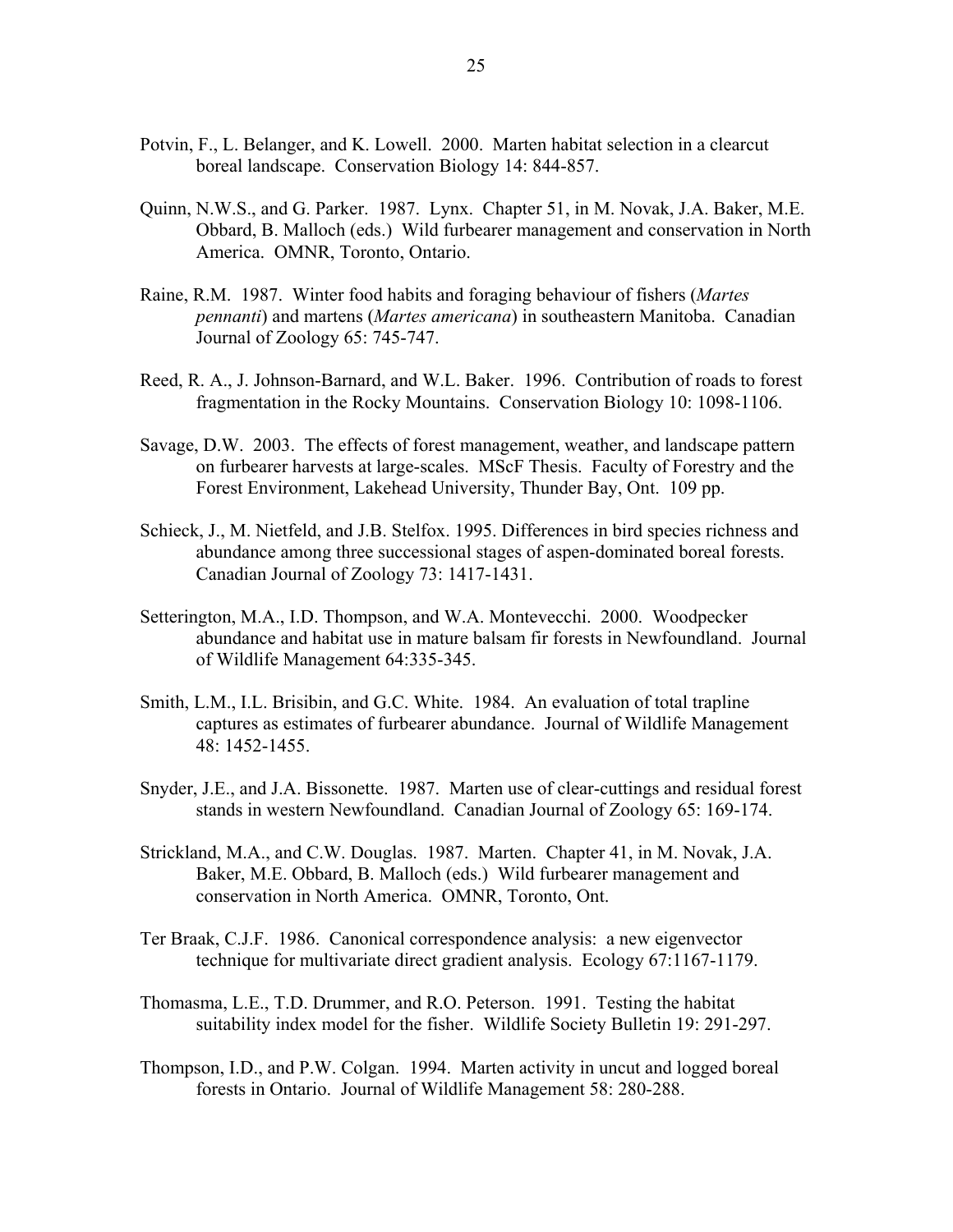- Thompson, I.D., H.A. Hogan, and W.A. Montevecchi. 1999. Avian communities of mature balsam fir forests in Newfoundland: age-dependence and implications for timber harvesting. Condor 101:311-323.
- Thompson, I.D. 1994. Marten populations in uncut and logged boreal forests in Ontario. Journal of Wildlife Management 58: 272-280.
- Thompson, I.D. 2000a. Forest Vertebrates of Ontario. Forest vegetation of Ontario: factors influencing landscape change. Pages 30-53 in, A.H. Perera, D.L. Euler, and I.D. Thompson (eds.). Ecology of a Managed Terrestrial Landscape: Patterns and Processes of Forest Landscapes in Ontario. University of British Columbia Press, Vancouver, BC.
- Thompson, I.D. 2000b. Forest vertebrates of Ontario: patterns of distribution. Pages 54- 73 in, A.H. Perera, D.L. Euler, and I.D. Thompson (eds.). Ecology of a Managed Terrestrial Landscape: Patterns and Processes of Forest Landscapes in Ontario. University of British Columbia Press, Vancouver, BC.
- Voigt, D.R., J.A. Baker, R.S. Rempel, and I.D. Thompson. 2000. Forest Vertebrate Responses to Landscape-Level Changes in Ontario. Pages 198-223 in, A.H. Perera, D.L. Euler, and I.D. Thompson (eds.). Ecology of a Managed Terrestrial Landscape: Patterns and Processes of Forest Landscapes in Ontario. University of British Columbia Press, Vancouver, BC
- Watt, W.R., J.A. Baker, D.M. Hogg, J.G. McNicol, and B.J. Naylor. 1996. Forest Management Guidelines for the Provision of Marten Habitat. OMNR. Queen's Printer for Ontario, Toronto, Ont. 27. pp.
- Weinstein, M.S. 1977. Hares, lynx, and trappers. American Naturalist 111: 806-808.
- Venier, L.A., D.W. McKenney, Y. Wang, and J. McKee. 1999. Models of large-scale breeding-bird distribution as a function of macro-climate in Ontario, Canada. Journal of Biogeography 26:315-328.